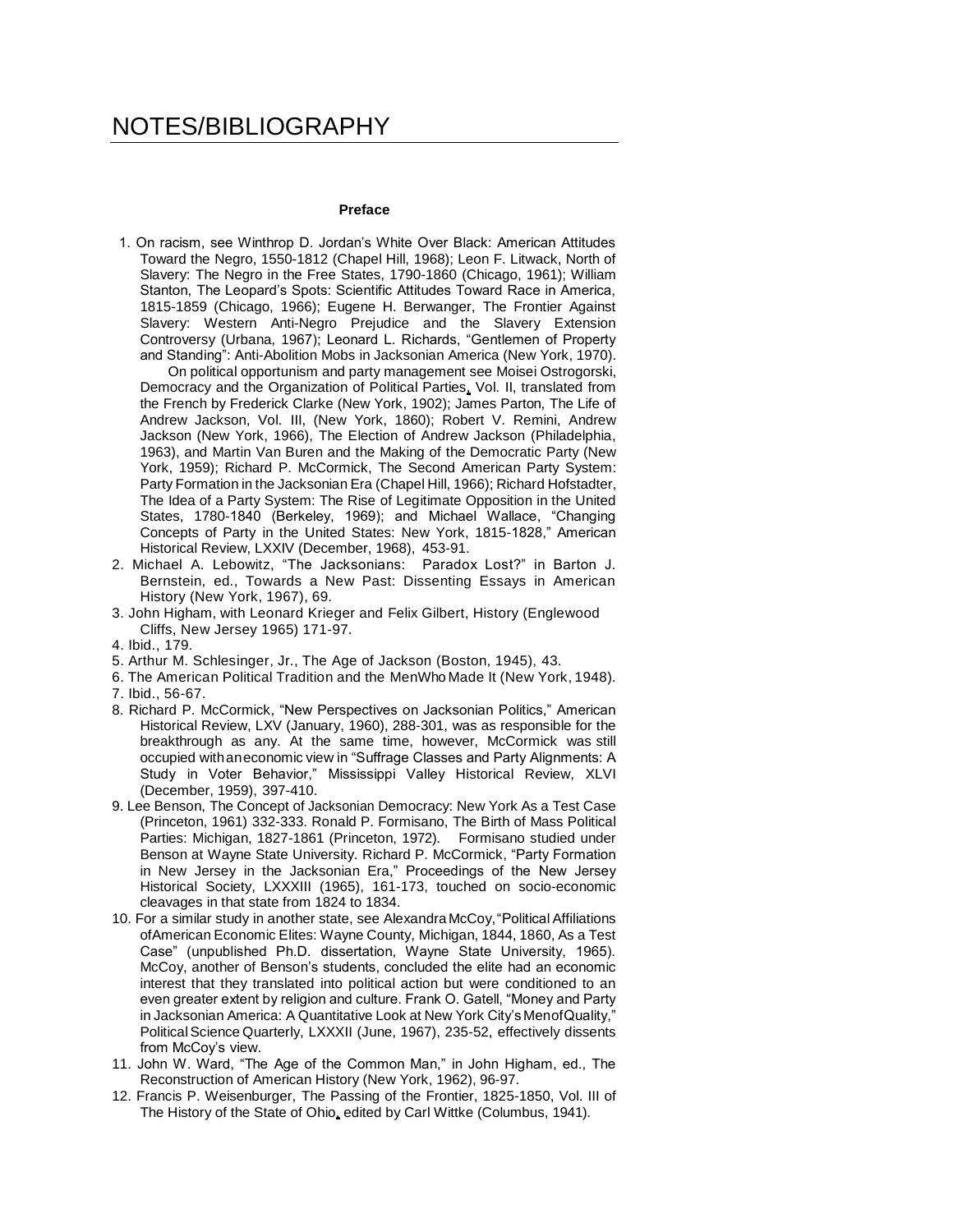13. Statistically, any inferences made from this data were valid only for the thirty counties. But since these counties were geographically spaced throughout the state they might be used, with caution, to suggest conclusions about the nature of Ohio politics.

#### **1. Historians & Class Identity**

- 1. Parton, Andrew Jackson, III, 699.
- 2. The American Review: A Whig Journal of Politics, Literature, Art and Science, I, January 1845, 95, as quoted in Douglas T. Miller, ed., The Nature of Jacksonian America (New York, Inc., 1972), 70.
- 3. Ohio Star (Ravenna), Sept. 9, 1830.
- 4. Daily Cincinnati Chronicle, Sept. 6, 1845.
- 5. Western Herald & Steubenville Gazette,April 20, 1831.
- 6. Daniel Aaron, "Cincinnati, 1818-1838: A Study of Attitudes in the Urban West" (unpublished Ph.D. dissertation, Harvard University, 1942), 21.
- 7. On the need for this kind of approach to historical concepts, see Charles M. Dollar and Richard J. Jensen, Historian's Guide to Statistics: Quantitative Analysis and Historical Research (New York, 1971), 15-23.
- 8. Marvin Meyers, The Jacksonian Persuasion: Politics and Beliefs (Stanford, 1957), was the most convincing demonstration of the class-as-community concept. Still, Meyers admits that "the rich generally appear to have been disproportionately anti-Jacksonian." (139). For further examples of the Jacksonian appeal to virtue and a restoration of old republican 'morality,' see Miller, Jacksonian America, and Joseph L. Blau, ed., Social Theories of Jacksonian Democracy: Representative Writings of the Period 1825-1850 (Indianapolis, 1954).
- 9. Schlesinger, Age of Jackson, 339.
- 10. Ibid., 306, 312-313.
- 11. Richard J. Jensen, "The Development of Quantitative Historiography in America," St. Louis, 1967, 1 (mimeographed), much of which was published in Jensen's "American Election Analysis: A Case History of Methodological Innovation and Diffusion," in Politics and the Social Sciences, ed. by Seymour Martin Lipset (New York, 1969), 226-43, and in Dollar and Jensen, Historian's Guide to Statistics, 3-7.
- 12. J. Franklin Jameson, "An Introduction to the Study of the Constitutional and Political History of the States," Johns Hopkins University Series in History and Political Science, IV (1886), 190-91, as quoted in Jensen, "Quantitative Historiography," 4.
- 13. Jensen, "Quantitative Historiography," 4.
- 14. Ibid., 7.
- 15. Ibid., 8-10.
- 16. Jensen, "Quantitative Historiography," 10-11. Works by Turner included: The Significance of Sections (1932), and The United States: 1830-1850 (1935); CharlesO. Paullin andJohn K. Wright, eds., Atlas of the Historical Geography of the United States (Washington, 1932), had been planned by Jameson and Turner for a quarter-century; and Merle Curti, The Making of an American Community: A Case Study of Democracy in a Frontier County (Stanford, 1959). Allan G. Bogue has said of Curti's work that it was important that an established intellectual historian turned to quantification which lent it greater respectability ("United States: The 'New' Political History," Journal of Contemporary History, III [January, 1968], 17).
- 17. Jensen, "Quantitative Historiography," 11.
- 18. Turner, The United States, 13. For a more recent study that inadequately resurrects much of Turner's physiography, see Donald B. Cole, "The Presidential Election of 1832 in New Hampshire," Historical New Hampshire, XXI (Winter, 1966), 33-50.
- 19. Turner, The United States, 6-7, 116, 261-62, 287, 324-25, 414, 579, acknowledges ethnic and religious factors.
- 20. Jensen, "Quantitative Historiography," 12-15. Jensen lists correlation coefficients, sampling, time series trending, and measures of dispersion and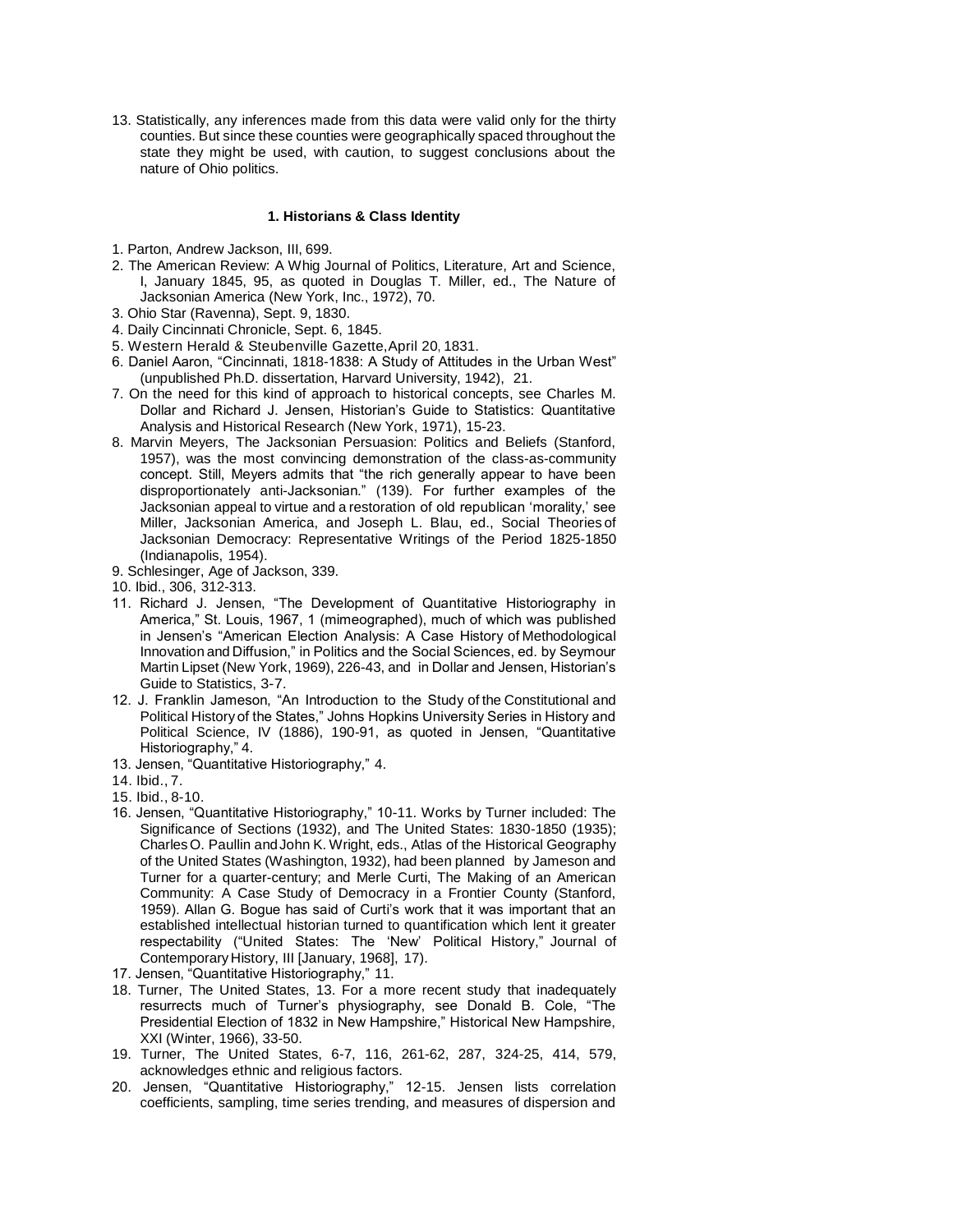association as modern techniques. He also believes that the failure of the Turner tradition stemmed from Turner's neglect to communicate his ideas through publication. Jensen's essay emphasizes the importance of personal communication among historians, lest Turner's failure be repeated.

- 21. Charles A. Beard, An Economic Interpretation of the Constitution of the United States (New York, 1913 and 1935), 1-4, 6; Benson, Turner and Beard, 95-96.
- 22. Lee Benson, Turner and Beard: American Historical Writing Reconsidered (Glencoe, Illinois, 1960), 95, 116.
- 23. Beard, Economic Interpretation, 17-18.
- 24. Benson, Turner and Beard, 152-74.
- 25. Beard, Economic Interpretation, 283, 310-12, 16-17.
- 26. Benson, Turner and Beard, 154-55.
- 27. Fox, Decline of Aristocracy, 424. In an earlier work, "The Negro Vote in Old New York," Political Science Quarterly, XXXII (June, 1917), Fox stated that "The Federalist Party was the party of the aristocracy." (253). Significantly, his authority for such a declaration was Charles A. Beard's, Economic Interpretation of Jeffersonian Democracy (New York, 1915). If it were true, as Fox said, that blacks in New York were Whigs "because their fathers had been Federalists," he implied that the same political translation was no more difficult for white Federalists (275).
- 28. Fox, Decline of Aristocracy, 430. 29.
- 29. Ibid., 43, 430-445.
- 30. Ibid., 436. Negro suffrage was treated extensively in Fox's "The Negro Vote in Old New York," 254, 275.
- 31. Fox, "The Negro Vote in Old New York," 254, 275.
- 32. Ibid., 254, 263-264, 274.
- 33. Ibid., 437.
- 34. Henry R. Mueller, The Whig Party in Pennsylvania (New York, 1922) 244-45.
- 35. Ulrich B. Phillips, "The Southern Whigs, 1834-1854," in Essays in American History Dedicated to Frederick Jackson Turner, ed. by Guy Stanton Ford (New York, 1910; reprinted, New York, 1951) 208-09.
- 36. Henry H. Simms, The Rise of the Whigs in Virginia, 1824-1840 (Richmond, 1929) 36, as quoted in cave, Jacksonian Democracy and the Historians, 45.
- 37. Murray, The Whig Party in Georgia,1825-1853 (Chapel Hill, 1948) 179.
- 38. McWhiney, "Were the Whigs a Class Party in Alabama?" Journal of Southern History, XXIII (November, 1957), 512-13,521-522. "Spearman's r" compares two variables which have been ranked accordingtointensityorfrequency.
- 39. McWhiney,"AlabamaWhigs,"514-21.
- 40. Herbert J. Doherty, Jr., The Whigs of Florida, 1845-1854 (Gainesville, 1959), 63-67, 69-71.
- 41. Schlesinger, Age of Jackson, 143, 158, 209.
- 42. The earliest and most explicit challenge to Schlesinger was Joseph Dorfman, "The Jackson Wage- Earner Thesis," American Historical Review, LIV (January, 1949), 296-306. Professor Dorfman's conclusions were originally delivered as a paper at a meeting of the American Historical Association in 1946.
- 43. Richard B. Morris, "Andrew Jackson, Strikebreaker," American Historical Review, LV (October, 1949), 54-68; Williiam A. Sullivan, "Did Labor Support Andrew Jackson?" Political Science Quarterly, LXII (December, 1947), 569- 80.
- 44. Edward Pessen, "Did Labor Support Jackson?: The BostonStory," Political Science Quarterly, LXIV (June, 1949), 262-74. Pessen attributed Democratic success in 1832 to the presence of new voters among the workingmen who temporarily united with the Democrats on the Bank question. He fails, however, to note that nonworking-class wards also had new voters in 1832 who voted Democratic (268).
- 45. Bower, "Note on 'Did Labor Support Jackson?: The Boston Story,'" Political Science Quarterly, LXV (September, 1950), 441-44; n. 1, 443. Bower was a sociologist whose expertise in techniques of analysis was a result of his association with Paul F. Lazarsfeld atthe Bureau of Applied Research, one of the pioneers of modern voting research. Bower's statistical device was the Pearson product-moment correlation co-efficient. For a description, see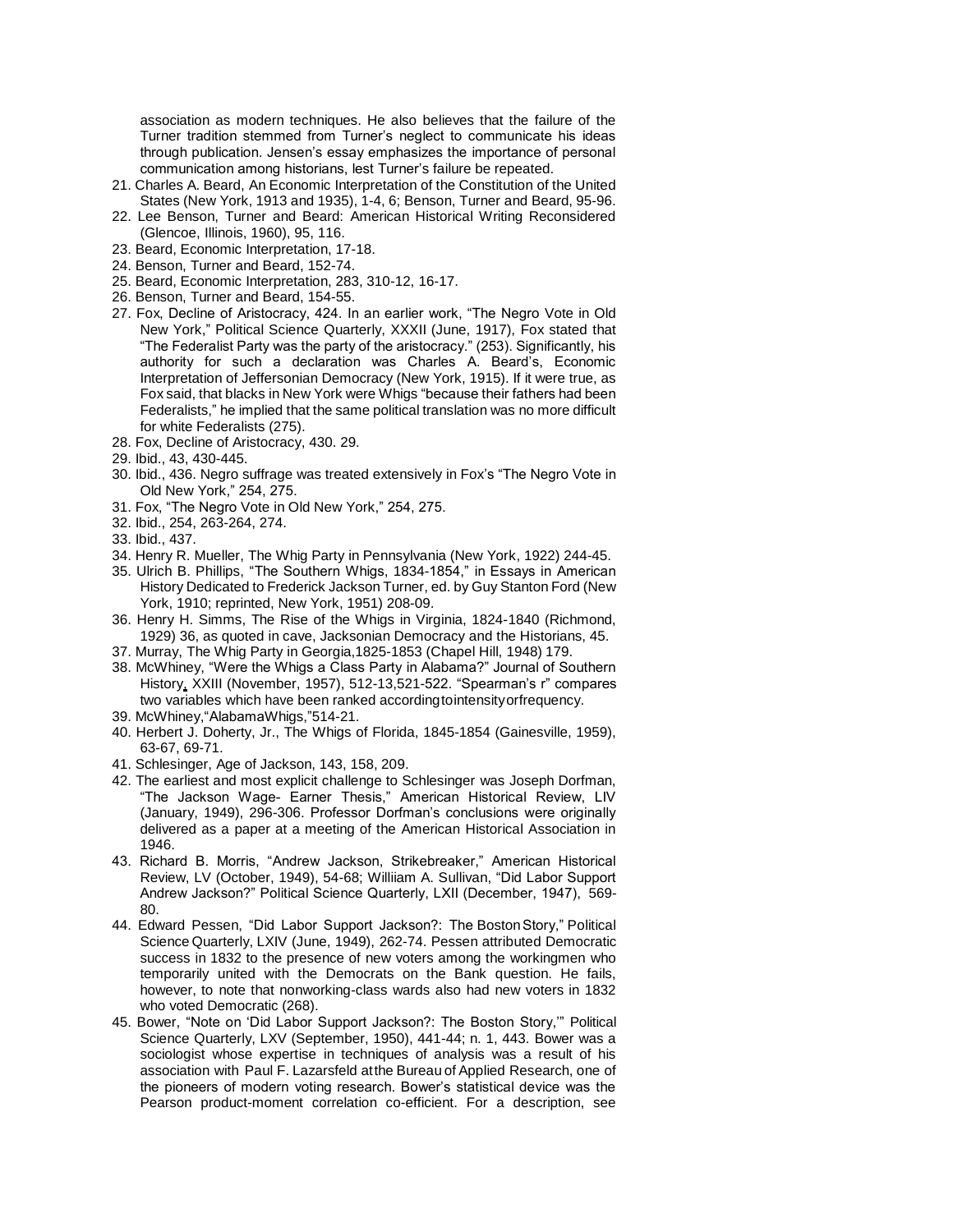Kenneth R. Hammond and James E. Householder, Introduction to the Statistical Method: Foundation and Use in the Behavioral Sciences (New York,1962), 174-216.

- 46. Key, A Primer of Statistics for Political Scientists (New York, 1954), 123-124.
- 47. William A. Sullivan, The Industrial Worker in Pennsylvania, 1800-1840 (Harrisburg, 1955);Rayback, review of The Industrial Worker in Pennsylvania, 1800-1840, by William A. Sullivan, in the Mississippi Valley Historical Review, XLIII (September, 1956), 311-12.
- 48. Walter Hugins, Jacksonian Democracy and the Working Class: A Study of the New York Workingmen's Movement, 1829-1837 (Stanford, 1960), 203-214. Hugins went beyond Fox (thanks to Bower's critique of Pessen) and evaluated the distribution of voting in each ward.
- 49. McCormick, "Suffrage Classes and Party Alignments," 397-409.
- 50. Benson, Turner Beard, 160. A delightful and much-needed perspective was restored to the Beard tradition in Paul Goodman's review of Carl Becker on History and theAmerican Revolution, Robert E. Brown (East Lansing, 1970), in the Journal of American History LVIII (June, 1971), 140-42.
- 51. Potter, "Explicit Data and Implicit Assumptions in Historical Study," in Generalization in the Writing of History, ed. by Louis Gottschalk (Chicago, 1963), 179.
- 52. Ibid., 180-81, 189-90.

## **2. Ohio: Early History & Politics**

- 1. Homer C. Hockett, "Western Influences on Political Parties to 1828: An Essay in Historical Interpretation," The Ohio State University Bulletin, XXII {Aug**.,**  1917), 9.
- 2. William T. Utter, Frontier State, 1803-1825, Vol. II of The History of the State of Ohio, ed. by Carl Wittke (6 vols.; Columbus, 1942), 3, 32, 296.
- 3. Ibid., 3-13. The texts of the Enabling Act, the counter proposals, the Journal of the Convention, and the Constitution were collected in Daniel J. Ryan, "From Charter to Constitution," Ohio Archaeological and Historical Quarterly, V {1897), 1-164. St. Clair's point of view was represented in Arthur St. Clair, The St. Clair Papers, ed. by William H. Smith (2 vols.; Cincinnati, 1882).
- 4. The Supreme Court consisted of three justices appointed by the legislature for a period of seven years. A provision requiring them to hold a session at least once a year in every county seat was incredibly burdensome. By 1813, there were 44 counties, and the number had increased to nearly ninety beforea new court system was provided for in the Constitution of 1851. In addition, courts of common pleas and justice courts were set up at the county and township levels. (Utter, Frontier State, 15).
- 5. Several states had repealed acts giving force to the English common law because of a growing feeling that the common law was a badge of subservience to the former mother country. This spirit was particularly noticeable in the period of Anglophobia prior to the War of 1812 (Ibid., 39). See also, W. T. Utter, "Ohio and the English Common Law," Mississippi Valley Historical Review, XVI (Dec., 1929), 321-33.
- 6. As quoted in Utter, Frontier State, 39-40.
- 7. Ibid., 43-52. A more detailed account of the question of judicial review was Utter's, "Judicial ReviewinEarlyOhio,"MississippiValleyHistorical Review, XIV (June, 1927), 3-24.
- 8. The best account was Utter's, "Saint Tammany in Ohio: A Study in Frontier Politics," Mississippi Valley Historical Review, XV (Dec., 1928), 321-40.
- 9. Utter, Frontier State, 55-62.
- 10. Harold E. Davis, "Social and Economic Basis of the Whig Party in Ohio, 1825- 1840" (unpublished Ph.D. dissertation, Western Reserve University, 1933), 22, 31. On the rise and decline of household and shop manufacturing, see George R. Taylor, The Transportation Revolution, 1815-1860, Vol. IV of the Economic History of the United States, ed. by Henry David, et al. (New York, 1951), 207-20.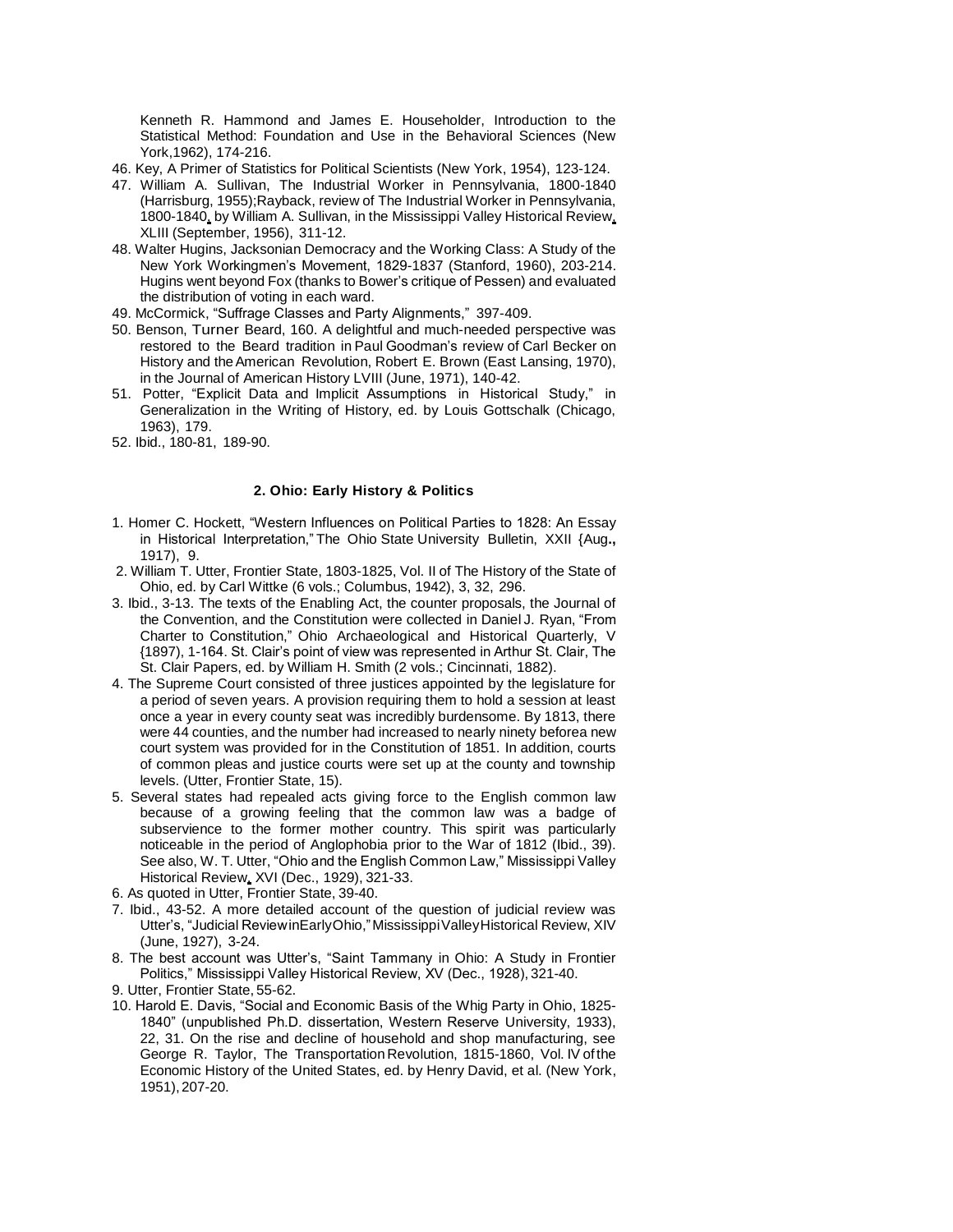- 11. James S. Matthews, Expressions of Urbanism in the Sequent Occupance of Northeastern Ohio(Chicago, 1949), 27, 49-51.
- 12. Rolla M. Tryon, Household Manufactures in the United States, 1640-1860: A Study of Industrial History (Chicago, 1917), 180-81.
- 13. Bray Hammond, Banks and Politics in America: From the Revolution to the Civil War (Princeton, 1957), 170. A recent account of the MEC is, Anthony J. Deye, "Ohio's First Bank" (unpublished M.A. thesis, University of Cincinnati, 1965). Ohio banks in 1814: Cincinnati (2), Marietta, Chillicothe, Steubenville, Warren, Dayton, and Zanesville. (Clarence c. Huntington, "A History of Banking and Currency in Ohio Before the Civil War," Ohio Archaeological and Historical Quarterly, XXIV [July, 1915], 257-64).
- 14. Early banking experience in Ohio supports Bray Hammond's belief that the role of the poor debtor has been overemphasized. The biggest debtors were businessmen who wanted easier money (Banks and Politics, ix).
- 15. Huntington, "History of Banking," 261,264-265.
- 16. This idea must be coupled with a word of caution: The early national years were not *laisser faire* in banking. The issue was between complete prohibition and state control. There was no thought at that time of free enterprise in banking. Some historians believe that this was a major contribution of the Jacksonians themselves—the so- called anti-bank men (Hammond, Banks and Politics, 185-86). The fact that Ohio's economy, as well as that of other states, was not laisser faire is a major theme of Harry N. Scheiber's Ohio Canal Era: A Case Study of Government and the Economy, 1820-1861 (Athens, 1969).
- 17. Hammond, Banks and Politics, 145.
- 18. Huntington, "History of Banking," 275-79. After 1818, no more banks were chartered until 1829. Suspension of specie payment was welcomed by Cincinnati's leading citizens as a means of restoring confidence in the banks. There was a significantresentmentagainstEasternbankingwhich was draining the specie reserves of the Ohio banks (Deye, "Ohio's First Bank," 22). The state simultaneously attacked unauthorized banking (which had sprung up after 1814 and added to the currency inflation) and enacted the "bonus law," in part, to bring the competition of the unauthorized banks under control. See, Acts Passed at the First Session of the Fifteenth General Assembly of the State of Ohio, Dec. 1816, Vol. XV (Columbus, 1817), 10, 77, hereafter cited as Laws ofOhio.
- 19. Huntington, "History of Banking," 281.
- 20. Ibid., 282-84; Deye, "Ohio's First Bank," 32-33; Jacob Burnet, Notes on the Early Settlement of the North-Western Territory (Cincinnati, 1847), 407-08; Gorham A. Worth, "Recollections of Cincinnati, From a Residence of Five Years, 1817-1821," Quarterly Publication of the Historical and Philosophical Society of Ohio, XI (April-July, 1916), 33-34.
- 21. Utter, Frontier State, 283, 277.
- 22. Ibid., 283-88; Supporter (Chillicothe), Aug. 26, 1818; Niles' Register, XV, Nov. 28, Dec. 5, 12, 1818; Liberty Hall, May 14, 1819, Nov. 10, 1818.
- 23. Utter, Frontier State, 281, 287. Hammond was connected to a state Bank in St. Clairsville, which might have caused his hostility. Perhaps his sense of justice was outraged as he saw the havoc wrought by the reversal of Bank policy.
- 24. Niles' Register, XVII, Oct. 30, 1819. Hezekiah Niles was an outspoken opponent of the Bank and a national spokesman for the Whig Party. A central theme of Niles's was his opposition to organizations. H was a true anti-party Whig. See also, Charles T. Greve, Centennial History of Cincinnati (Chicago, 1904), I, 574.
- 25. Kenneth E. Davison, "Forgotten Ohioan: Elisha Whittlesey, 1783-1863" (unpublished Ph.D. dissertation, Western Reserve University, 1953),45.
- 26. Utter, Frontier State, 309; Western Herald Steubenville Gazette, Oct. 23, 1819.
- 27. The standard account is Daniel J. Ryan, "Nullification in Ohio," Ohio Archaeological and Historical Quarterly, II (June, 1888), 413-22.
- 28. Ibid., 415-17; Utter, Frontier State, 301-04; Western Herald Steubenville Gazette, Mar. 20, May 1, Oct. 16, 1819; Liberty Hall, Aug. 6, 1819; Benjamin Tappan to E. A. Brown, Steubenville, July 7, 1821, Brown MSS.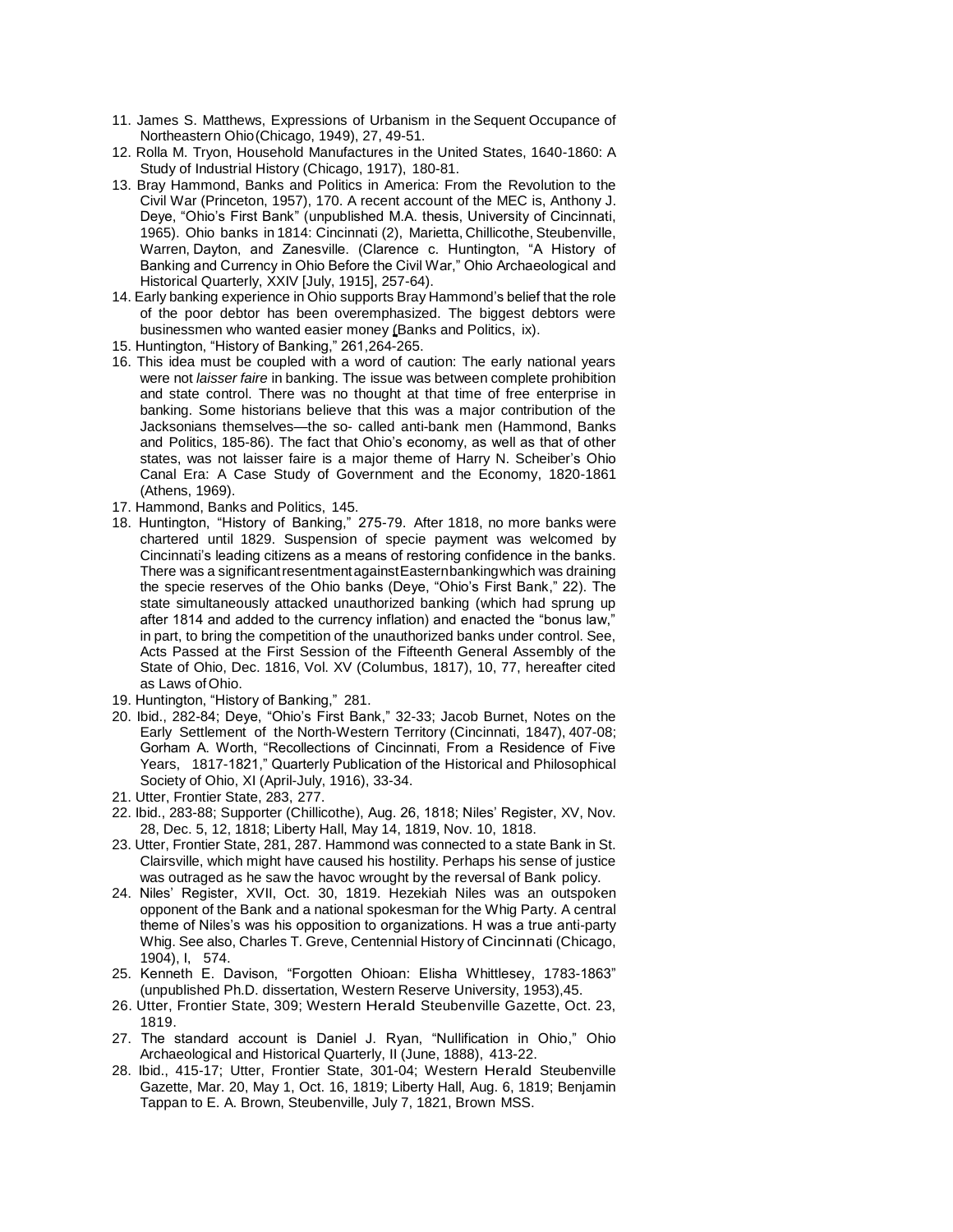- 29. Niles' Register, XV, Aug. 29, 1818.
- 30. Ohio, General Assembly, House, Journal of the House of Representatives, 1818, 98, hereafter cited as House Journal.
- 31. Ohio, General Assembly, Senate, Journal of the Senate of the State of Ohio, 1818 100, hereafter cited as Senate Journal, as quoted in Ryan, "Nullification," 418-19.
- 32. Ryan, "Nullification," 419-22.
- 33. Utter, Frontier State, 311-312.
- 34. Turner, Rise of the New West, 207.
- 35. Cleveland Gazette Commercial Register, Oct. 13, 1818, Aug. 3, 1819.
- 36. The two most recent examinations of party organization inOhio wereHarry R. Stevens, The Early Jackson Party in Ohio (Durham, 1957); and Richard P. McCormick, The Second American Party System.
- 37. Liberty Hall, Sept. 28, Oct. 14, 1819; Greve, Centennial History ofCincinnati, I, 574;Supporter, Sept. 22, 27, Oct. 6, 1819; Niles' Register, XVII, Nov. 6, 1819.
- 38. Western (Cincinnati), Aug. 17, 1820; Liberty Hall, Aug. 19, 1820.
- 39. Liberty Hall, Sept. 6, Oct. 7,1820.
- 40. Niles' Register, XV, Oct. 24, 1818. The right of instruction became a favorite topic of Niles's editorials in the 1820s. He was also vehemently opposed to the caucus system and attacked it with his powerful verbiage throughout 1823 and 1824.
- 41. American Friend (Marietta), Oct. 5, 1821.
- 42. Some historians believe it was Jackson's Bank Veto message which caused the alarm. Lynn L. Marshall, "The Strange Stillbirth of the Whig Party," American Historical Review, LXXII (January, 1967), stated that "This issue expressed a reaction to threatened changes in party organization and the role of political leadership.... The Consortium all too clearly recognized that the veto message and its direct orientation to voters represented a new approach to politics and new roles for political leaders. It was precisely this that produced their carefully planned Consortium alignment." The "Kitchen Cabinet" wasparticularly threatening since it was "designed to perform the special function of electioneeringand channeling. .. votes"(445,449-450). See also, Robert V. Remini, Andrew Jackson and the Bank War: A Study in the Growth of Presidential Power (New York, 1967), Chap. III.
- 43. The Bank's attorneys in the Osborn case were Henry Clay, Daniel Webster and William Wirt. Harry R. Stevens, "Henry Clay, the Bank, and the West in 1824," American Historical Review, LX (July, 1955), 843-48; Eugene H. Roseboom, "Ohio in the Presidential Election of 1824," Ohio Archaeological andHistorical Quarterly, XXVI(1917), 153-224;Ohio Monitor (Columbus), Mar. 1, 1823; Hamilton Intelligencer, Feb. 24, 1823; Steubenville Gazette, Mar. 22, 1823.
- 44. Hockett,"WesternPolitical Influences,"98-99; National Intelligencer, as quoted in the Supporter, April 7, 1819.
- 45. Niles' Register, XVIII, May 14, 1825.
- 46. Resolutions of Sundry Friends of the Administration, Columbiana County, Ohio, In favor of the measures of the executive Against the BUS, June 24, 1834, 23rd Cong., 1stSess., Doc. 475, was typical.
- 47. The Jacksonians versus the Banks: Politics in the States After thePanic of 1837 (New York, 1970), 188.
- 48. Scheiber, Ohio Canal Era, 156-58, 179.

## **3. Occupation, Locale & Voter Choice: I**

- 1. Edgar A.Holt, PartyPolitics inOhio, 1840-1850 (Columbus, 1930), 9.
- 2. Weisenburger, Passing of the Frontier, 272.
- 3. Percentage calculated from figures in the Liberty Hall Cincinnati Gazette, Nov. 22, 1832, hereafter cited as LibertyHall.
- 4. Benson, Concept, 157.
- 5. Sharp, Jacksonians versus the Banks, 166-172. Some wealthy men and entrepreneurs became Democrats. Micajah T. Williams, the canal enthusiast and later Canal Commissioner as well as President of the Cincinnati and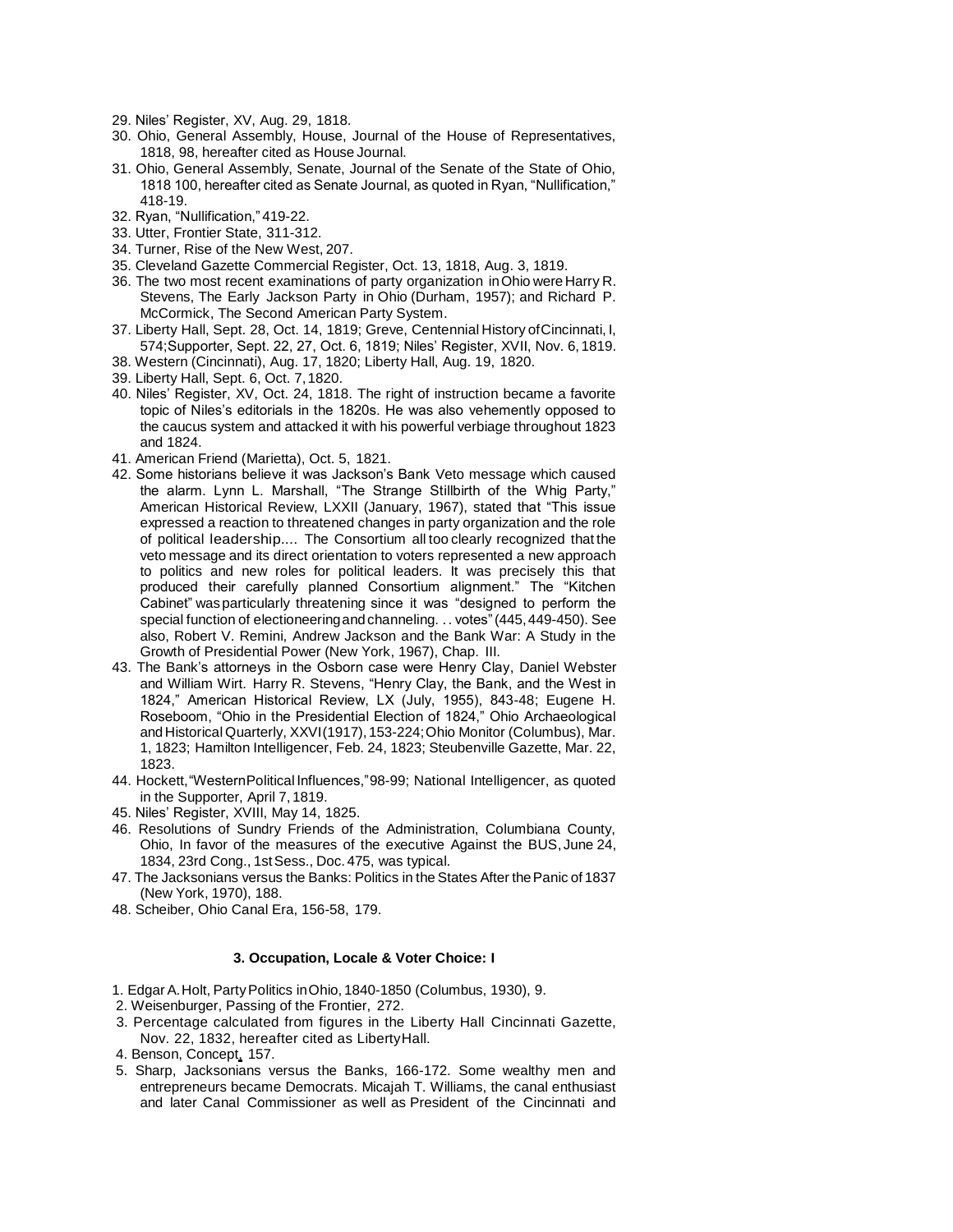Whitewater Canal Company, was an ardent supporter of Andrew Jackson. Moses Dawson, an unrelenting advocate of the Jacksonian cause, strongly approved of Ohio's canal program and only reversed himself after thecredit structure ofthestatecollapsed (Charles Reemelin, "Reminiscences of Moses Dawson," Cincinnati Commercial, Dec. 13, 1869).

- 6. Sharp, Jacksonians versus theBanks,174,176-178.
- 7. Benson is explicit about the need for using small electoral units: "With few exceptions anywhere [New York] in the same county, many towns with roughly the same degree of prosperity varied widely intheir voting patterns, and the towns with the same voting patterns varied widely in their degree of prosperity. In some counties a tendency existed for economically low-ranking units to be the low ranking democratic units,butinothers,economicallylow-rankingunits tended to be high ranking Democratic units" (Concept, 148).
- 8. Sharp, Jacksonians Versusthe Banks, n. 1, pp. 342-43. For another critique of the use of county data asopposed tothatoftownships and wards, see Thomas B. Alexander, et al., "The Basis of Alabama'sAnte-BellumTwo-PartySystem,"The Alabama Review, XIX (Oct., 1966), 243-76. Frank O.Gatell has said that "When strongly correlative patterns can be matched against the votes of small units such as townships, the results allow for something morethanguesswork aboutclassandparty within that constituency." Essays on Jacksonian America, ed. by Frank O. Gatell (New York: Holt, Rinehart and Winston, Inc., 1970), 109. Thomas A. Flinn, "Continuity and Change in Ohio Politics," Journal of Politics, XXIV (Aug., 1962), 251, agreed with Sharp: "The county is obviously the unit with which one works in seeking to identify party followings over any considerable period across an entire state. Use of smaller units involved very severe difficulties: the returns were not readily available; the number of units became so large as to make analysis very difficult or, at least, very expensive; demographic data were unavailable or else difficult to manipulate."
- 9. Sharp, Jacksonians versus the Bank, 336, 168.
- 10. Lebowitz, "The Jacksonians: Paradox Lost?" 73. In all fairness to Benson he did recognize the need for spatial data. See his "Research Problems in American Political Historiography," in Mirra Komarovsky, ed., Common Frontiers of the Social Sciences (Glencoe, 1957), 114, and Turner Beard, 200; Samuel P. Hays, "Archival Sources for American Political History," American Archivist, XXVIII (Jan., 1965), 17-30, also stressed the need for spatial data.
- 11. Total taxable property includes the value of lands and houses, the value of town lots with buildings, the value of horses, cattle and pleasure carriages. House Journal, 31st Gen. Ass., 1832, following p. 28;Laws of Ohio, XXXV, 1837, following p. 678; Laws of Ohio, XLIII, 1845, following p. 18; and Laws of Ohio, XLVII, 1849, 54-57, 66-69.
- 12. Harry R. Stevens, *The Early Jackson Party in Ohio* (Durham, NC, 1957); Richard P. McCormick, *The Second American Party System: Party Formation in the Jacksonian Era* (Chapel Hill, NC, 1966). Ratcliffe's criticism of McCormick is reminiscent of Robert E. Shalhope, "Jacksonian Politics in Missouri: A Comment on the McCormick Thesis," *Civil War History,* XV (September 1969), 210-25.
- 13. Ratcliffe, "Voters and Issues,'' 848-49.
- 14. *Ibid.,* 860.
- 15. *Ibid.,* 865.
- 16. *Ibid.,* 857.
- 17. *Ibid.,* 867.
- 18. *Ibid.,* 855-56.
- 19*. Ibid.,* 857. For detailed electoral statistics see *Cincinnati Advertiser,*  November 3, 1824.
- 20. Ratcliffe, "Voters and Issues," 860. Kim T. Phillips, "The Pennsylvania Origins of the Jackson Movement," Political Science Quarterly, XCI (Fall 1976), 489- 508, suffers from the same ambiguity, though to a lesser extent than Ratcliffe. For example, for Phillips to say that "fundamentally shaping the course of [Jackson's] original supporters was their conviction that the once noble party of Jefferson had sunk into moral and ideological bankruptcy" (p.499), or that "Democrats of the Old School predicted that unrestrained banking would have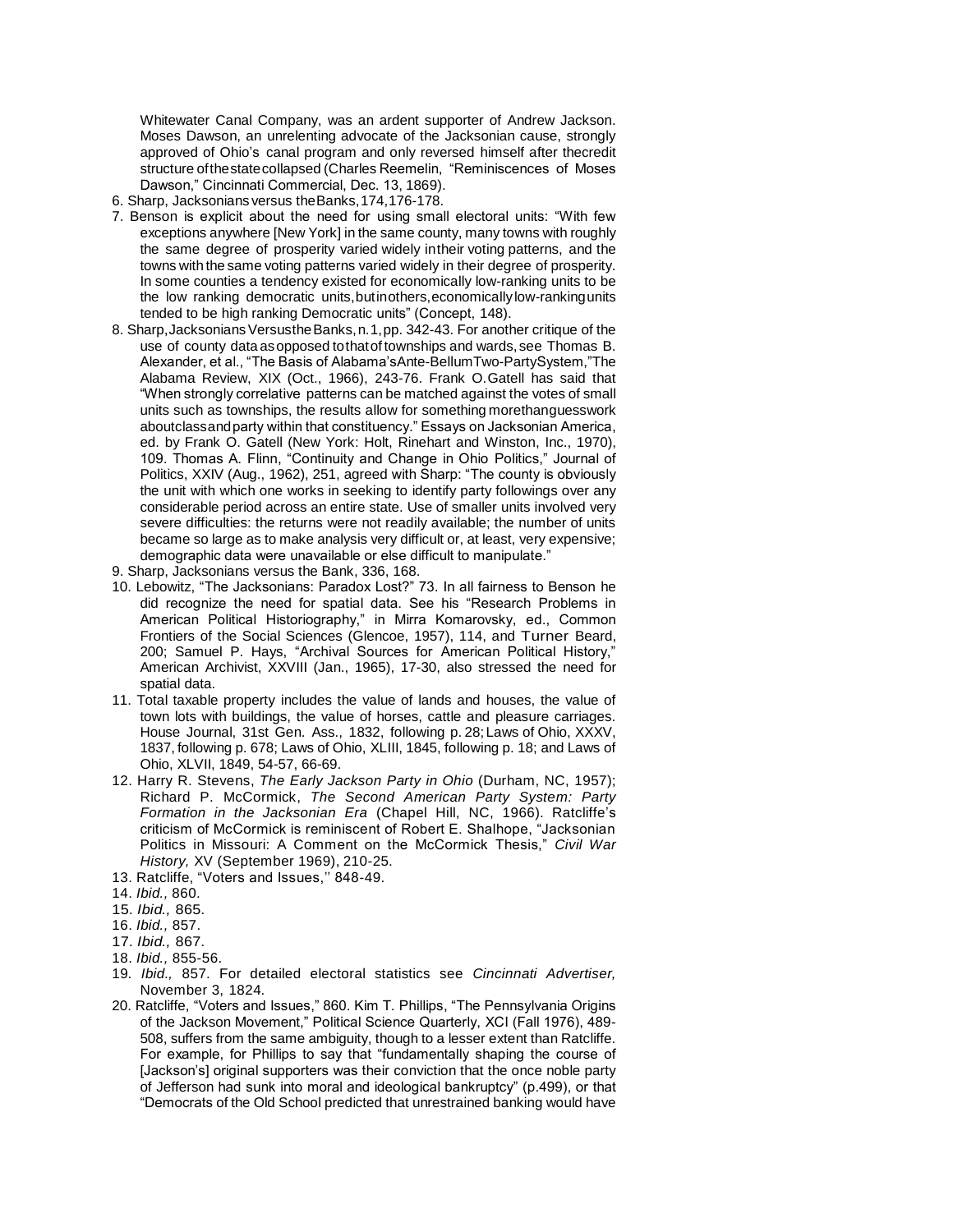disastrous moral and social consequences," is not the same as agreeing with Arthur Schlesinger, Jr., that "economic reform [restraint of the business community] was at the heart of Jacksonianism" (p.491).

- 21. This exemplified a pro-Democratic, pragmatic bias not unique to Ratcliffe. Charles and Mary Beard, The Rise of American Civilization (New York, 1927), evidenced their ambivalence toward democratic idealism and democratic pragmatism as well. Like Ratcliffe, the Beards were disinterested in the moral threat inherent in the changing natures of parties and politicians' traditional roles. When John Quincy Adams reportedly sought to keep public service "untainted by the vulgar odor of loot and spoils," they accused him of being "out of lockstep in matter[s] of political patronage" (p.551). Legislative caucuses, they said, were "submerged in the tossing waves of democracy" (p.546); yet, "the grand convention was ruled mainly by officeholders and aspirants for office. While election of the President was vested in the people legally, the choice of candidates . . . passed from the congressional monopoly to professional politicians" (p. 547). The Beards and Ratcliffe's resignation to what Richard Hofstadter terms the "mastery and control" of politicians may be founded in the Democrats' own ambivalence, for as Ronald P. Formisano, "Political Character, Antipartyism, and the Second Party System," American Quarterly, XXI (Winter 1969), 685, notes, "If there is a paradox about [Democrats] it lay in their passion for laissez faire in government and society combined with pragmatic submission to the Organization."
- 22. Ratcliffe, "Voters and Issues," 860-61, 865-66 (italics added). Meyers, *Persuasion,* 18-24, suggests the use of the word "aristocracy" did not necessarily refer to a socioeconomic class, but implied a moral quality.
- 23. "Why Jackson attracted the support of the 'Pennsylvania Dutch' in 1824 remains a mystery," Ratcliffe, "Voters and Issues," 863.
- 24. Samuel T. McSeveney, "Ethnic Groups, Ethnic Conflicts, and Recent Quantitative Research in American Political History,'' *The International Migration Review,* VII (Spring 1973), 14-33, discusses recent multivariate electoral studies; Allan G. Bogue, "United States: The 'New' Political History," *Journal of Contemporary History,* II (January 1968), 5-27, is an earlier description and evaluation.
- 25. Donald Ratcliffe, "The Experience of Revolution and the Beginnings of Party Politics in Ohio, 1776-1816," Ohio History, LXXXV (Summer 1976), 186-230, is far more attentive to the moral sensitivity of Ohioans than the article under inspection here. He acknowledges that many Federalists and Republicans were disillusioned with partisanship prior to 1824; that many such men opposed the people's 'right of instruction' for moral reasons; that the word 'aristocracy' was often used to denote officeholder tyranny rather than socioeconomic status; that much of Jacksonian politics arose from earlier, non-economic issues; and that the conflict between party regularity and anti-partyism was itself a 'dual' party system.

# **4. Occupation, Locale & Voter Choice: II**

- 1. Richard T. Farrell,"Cincinnati intheEarlyJacksonEra, 1816-1834"(unpublished Ph.D.dissertation, Indiana University, 1967), 177-79, 223-25.
- 2. Walter S. Glazer, "Cincinnati in 1840: A Community Profile"(unpublishedPh.D. dissertation,University of Michigan, 1968), 175-79.
- 3. Aaron,"Cincinnati,1818-1838,"213, cited the need to underscore the forces that bound Cincinnatians together, irrespective of their sectional origins. Alexandra McCoy effectively argued this same point in her study of Michigan, "Political Affiliations of American Economic Elites," 199, 193-95, 197.
- 4. Meyers, Jacksonian Persuasion,8.
- 5. Benson, Concept, 142.
- 6. McCormick, "New Perspectives,"300. McCormick estimated voter turnout for non-census years by interpolating the decennial census. I use the quadrennial statecensusandfindthatparticipation levels were even higher in Ohio than McCormick calculated, although relative increased and decreased from year to year were not substantially different. While McCormick found participation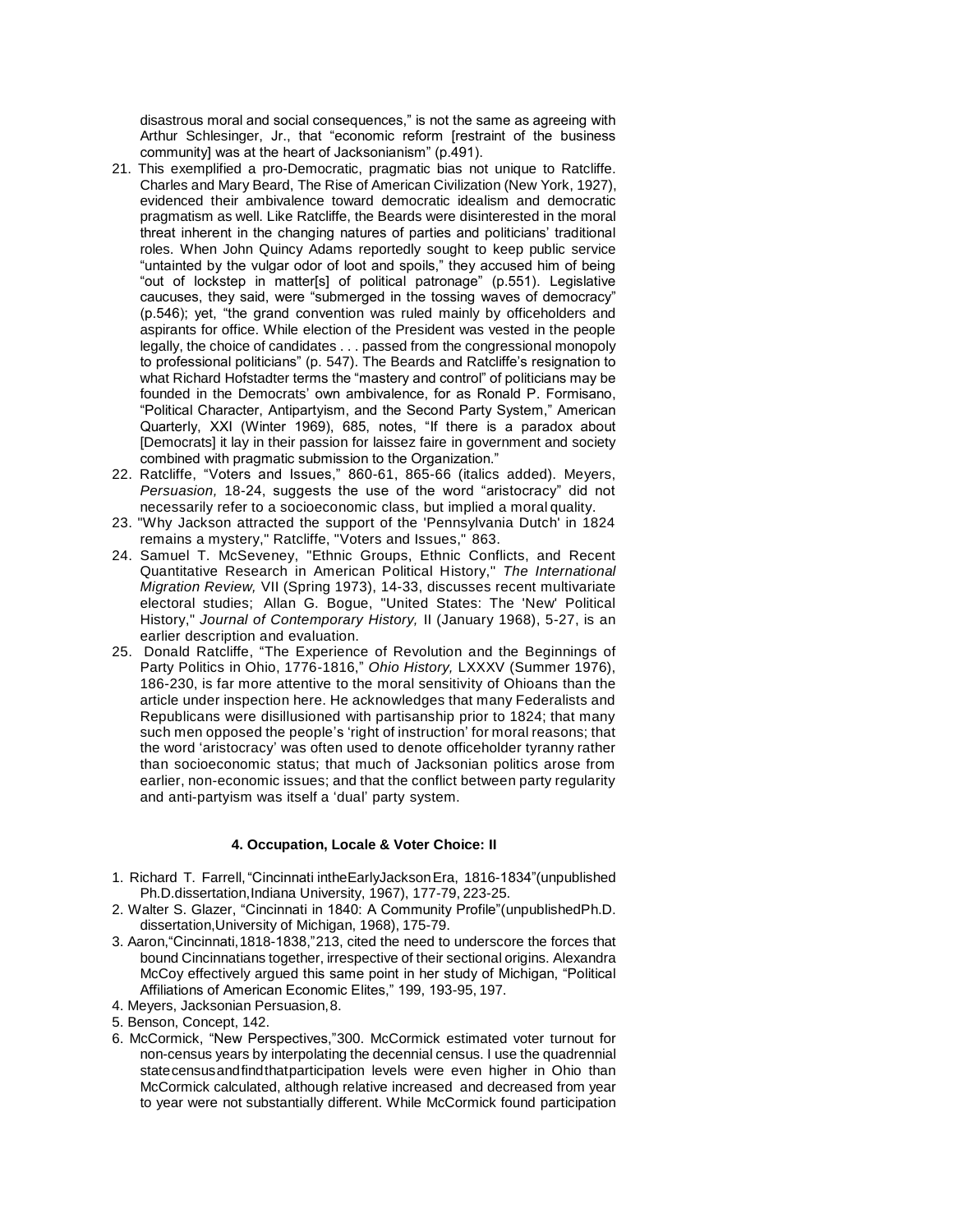in the 1828 election to be 75.8 percent, I find it to be nearer eighty-five percent. State census returns were computed from the following: National Republican (Cincinnati), Jan. 22, 1828; Aurora (New Lisbon), Aug. 9, 1832; Ashtabula Sentinel, Mar.12, 1836; Ohio Statesman (Columbus), Nov. 13, 1840; Ohio, Executive Documents, Annual Report of the Auditor of the State 1855, Vol. XX, Part II, 86-88; Weekly Herald (Cleveland), Dec. 20,1847.

- 7. I am indebted to the advice and work of Ron Formisano for suggestions as to the use of this method. See his, "Social Bases of American Voting Behavior," and "Analyzing American Voting, 1830-1860: Methods," Historical Methods Newsletter, II (March, 1969), in addition to Appendix A of this study.
- 8. Several sources provided information on occupations, skills, trades, and wages: Wesley C. Mitchell, A History of the Greenbacks (Chicago 1903), 470-567; Edith Abbott, "The Wages of Unskilled Labor in the United states, 1850-1900," Journal of Political Economy, xiii (June, 1905), 321-67; Bessie Louise Pierce, From Town to City, 1848-1871, Vol. II of A History of Chicago (New York, 1940), 499-500; Edgar w. Martin, The Standard of Living in 1860: American Consumption Levels on the Eve of the Civil War (Chicago, 1942), 407-16 and passim; Norman Ware, The Industrial Worker, 1840-1860: The Reaction of American Industrial Society tothe Advance ofthe Industrial Revolution(Boston, 1924, paperback reprint by Quadrangle Books, Chicago: 1964), passim; James C. Bonner, "Profileof a Late Ante-Bell um Community," American Historical Review, XLIX (July, 1944), 671; and Paul s. Lazarsfeld, et al., Presidential Campaign, 3rd ed. (New York, 1968). 20.
- 9. Sources for the electoral data presented in this section can be found in Appendix B.
- 10. Jordan, "The People of Ohio's First County," Ohio American Historical Quarterly, XLIX (Jan.- March, 1940) 36, 20.
- 11. Burnet, Notes, 44.
- 12. Alford, "Class Voting in the Ange-American Political System," Party Systems and Voter Alignments: Cross-National Perspectives, ed. By S. M. Lipset and Stein Rokkan (New York, 1967), 69-70.
- 13. Lipset, Political Man: The Social Bases of Politics (Garden City, 1960), 220- 21.
- 14. Township descriptions may be found in: Warren Jenkins, The Ohio Gazetteer and Traveler's Guide, rev. ed. (Columbus, 1841); Charles E. Frohman, A History of Sandusky and Erie County (Columbus, 1965), 20; Clark Waggoner, ed., History of the City of Toledo and Lucas County, Ohio (New York, 1888,v. 2), 851, 858-874; The History of Marion County, Ohio (Chicago, 1883), 989- 90; and The History of Clinton County, Ohio (Chicago, 1882), 795.
- 15. Turner, Rise of the New West, 66.
- 16. Lipset, Political Man, 205-06.

### **5. Religious Identity & Voter Choice**

- 1. Richard Hofstadter, TheParanoid Style inAmerican Politics and Other Essays, Vintage Books (New York, 1967), 89-90.
- 2. Matthews, Ohio and Her Western Reserve (New York, 1902), as quoted in Margaret J. Mitchell, "Religion as a Factor in the Early Development of Ohio," Mississippi Valley Historical Association, Proceedings, IX (1915-1916), 89.
- 3. Herbert Ershkowitz and William G. Shade, "Consensus or Conflict? Political Behavior in the State Legislatures during the Jacksonian Era," Journal of American History, LVIII (Dec., 1971), 593.
- 4. John Cotton, "Christian Calling," in The American Puritans: Their Prose and Poetry, ed. by Perry Miller, Anchor Books (Garden City, 1956), 173.
- 5. John Robinson, "Diligent Labor and the Use of God's Creatures," in Tensions in American Puritanism, ed. by Richard Reinitz (New York, 1970), 66-67.
- 6. Donald G. Mathews, Slavery and Methodism: A Chapter in American Morality, 1780-1845 (Princeton, 1965), vii; Paul Kleppner, The Cross of Culture: A Social Analysis of Midwestern Politics, 1850-1900 (New York, 1970), 72-73.
- 7. William W. Sweet, Revivalism in America (New York, 1844), 159; Richard F. O'Dell, "The Early Antislavery Movement in Ohio" (unpublished Ph.D.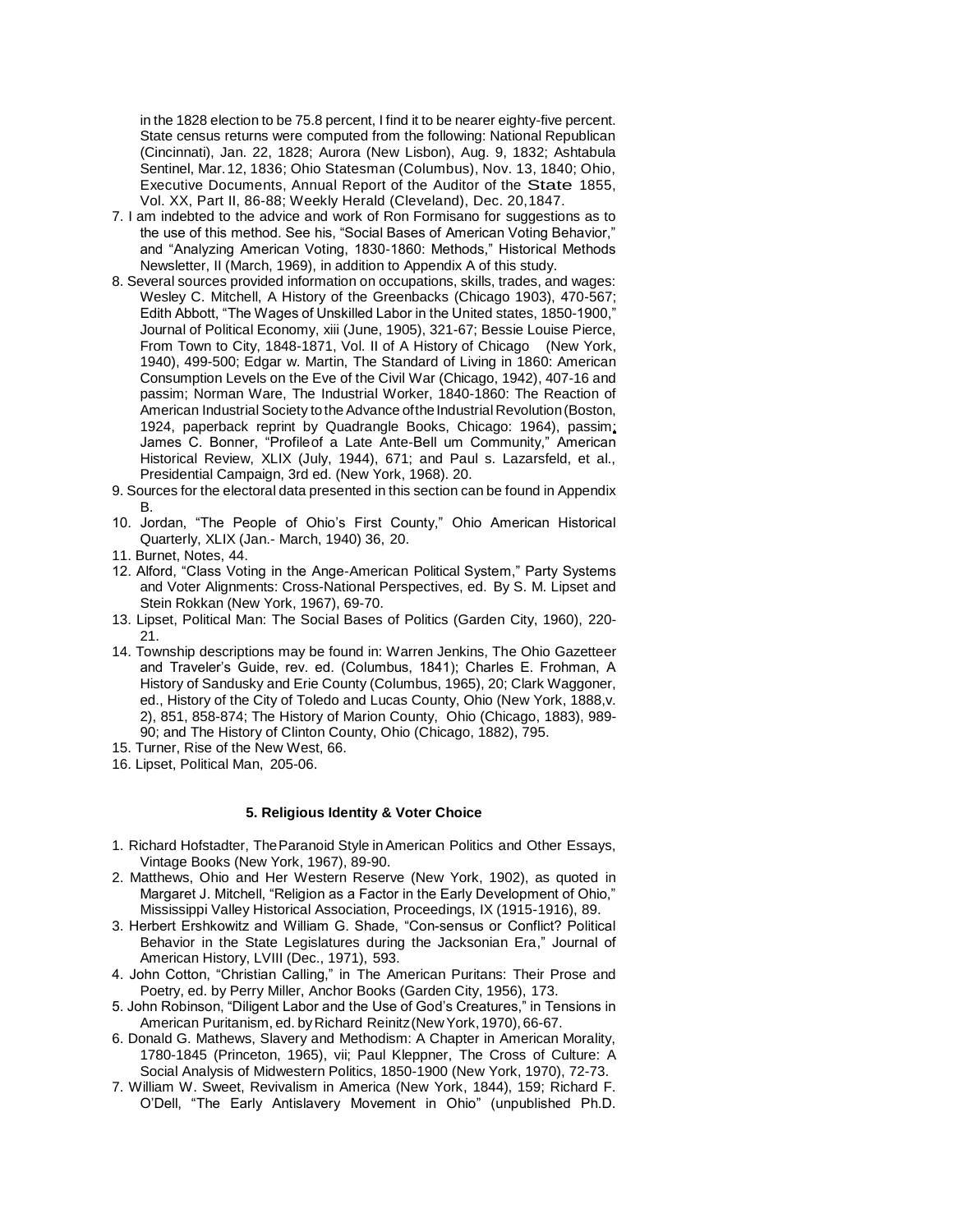Dissertation, University of Michigan, 1948), 41. The affinity of revivalists for antislavery may be found most prominently in Gilbert H. Barnes, The Antislavery Impulse, 1830-1844 (New York, 1933); Louis Filler, The Crusade AgainstSlavery, 1830-1860 (New York, 1960); Dwight L. Dumond, Antislavery Origins of the civil War in the United States (Ann Arbor, 1939), and Antislavery: The Crusade for Freedom in America (Ann Arbor, 1961); Clifford S. Griffin, "Religious Benevolence as Social Control, 1815-1860," Mississippi Valley Historical Review, XLIV (Dec. 1957), 423-44, and Their Brothers' Keepers: Moral Stewardship in the United States, 1800-1865 (New Brunswick, 1960); Alice Felt Tyler, Freedom's Ferment: Phases of American Social History from the Colonial Period to the Outbreak of the Civil War, Harper Torchbooks (New York, 1962); Whitney R. Cross, The Burned-over District: The Social and Intellectual History of Enthusiastic Religion in Western New York, 1800-1850 (Ithaca, 1950); Charles c. Cole,Jr., The Social Ideas of the Northern Evangelists, 1826-1860 (New York, 1954); Charles I. Foster, An Errand of Mercy: The Evangelical United Front, 1790-1887 (Chapel Hill,1960); Bernard A. Weisberger, They Gathered at the River: The Story of the Great Revivalists and Their Impact upon Religion in America (Boston, 1958); John R. Bodo, The Protestant Clergy and Public Issues, 1812-1848 (Princeton, 1954); Franklin H. Littell, From State Church to Pluralism: A Protestant Interpretation of Religion in American History, Anchor Books (Garden City, 1962); William G. McLaughlin, Jr., Modern Revivalism: Charles Grandison Finney to Billy Graham (New York, 1959); John L. Thomas, The Liberator: William Lloyd Garrison (Boston, 1963); Timothy L. Smith, Revivalism and Social Reform in Mid-Nineteenth Century America (New York, 1957; revised subtitle: American Protestantism on the Eve of the Civil War); and Bertram Wyatt-Brown, Lewis Tappan and the Evangelical War Against Slavery (Cleveland, 1969).

- 8. Cole, Northern Evangelists, 10, 133. See Formisano, Birth of Mass Parties, and Kleppner, Cross of Culture for a corrective of this deficiency. Alexis De Tocqueville, Democracy in America, Henry Reeves, trans., ed. by Phillips Bradley, Vintage Books (New York, 1945), I, 320; Mathews, Slavery and Methodism, 283; Griffin, Their Brothers' Keepers, xii; Bernard Bailyn, "Puritan Social Ideals and the Dilemma of the New England Merchants," in Reinitz, Tensions, 56.
- 9. Seymour M. Lipset, "Religion and Politics in American History," inReligious Conflict inAmerica: Studies of the Problems Beyond Bigotry, ed. by Earl Raab (New York, 1964), 60.
- 10. Tocqueville, Democracy, I, 314-317. Cole, a student of evangelist influence, was much impressed with the extra-religious activities of these men. He finds that they were very effective molders of opinion and prejudice in a large segment of the American public. They campaigned through sermons, books, pamphlets, letters, and diaries for political, economic, and social ends (Northern Evangelists, 3-4); Berelson, el al., Voting, 66.
- 11. Kleppner, Cross of Culture, 71. Kleppner defined the "ritualistic" perspective as one that stressed intellectual assent to prescribed doctrine. Ritualists were generally passive, unemotional worshippers, who emphasized formal doctrine and ritual. The ritualist viewed sin as something that must be accepted rather than molded. The central theme of the ritualist was right belief, a kind of regimented faith. The pietist on the other hand was one with a vital and personalized faith. The pietistic perspective concentrated on conversion, personal piety, and relative informality in worship. The pietist also saw sin, but unlike the ritualist did not accept sin's permanency. Rather than right belief, the pietist emphasized right behavior for himself as well as the rest of society (73-74). See also, McLaughlin, Modern Revivalism, 8; Benson, Concept, 199- 201. Kleppner finds, for example, that religious groups that gave strong support to the Republicans were more pietistic—or evangelical—in their orientation than those who supported the Democratic party.
- 12. Benson, Concept, 206.
- 13. Cole, Northern Evangelists, 77.
- 14. Ely, The Duty of Christian Freemen to Elect Christian Rulers: A Discourse Delivered on the 4th of July, 1827, in the Seventh Presbyterian Church, in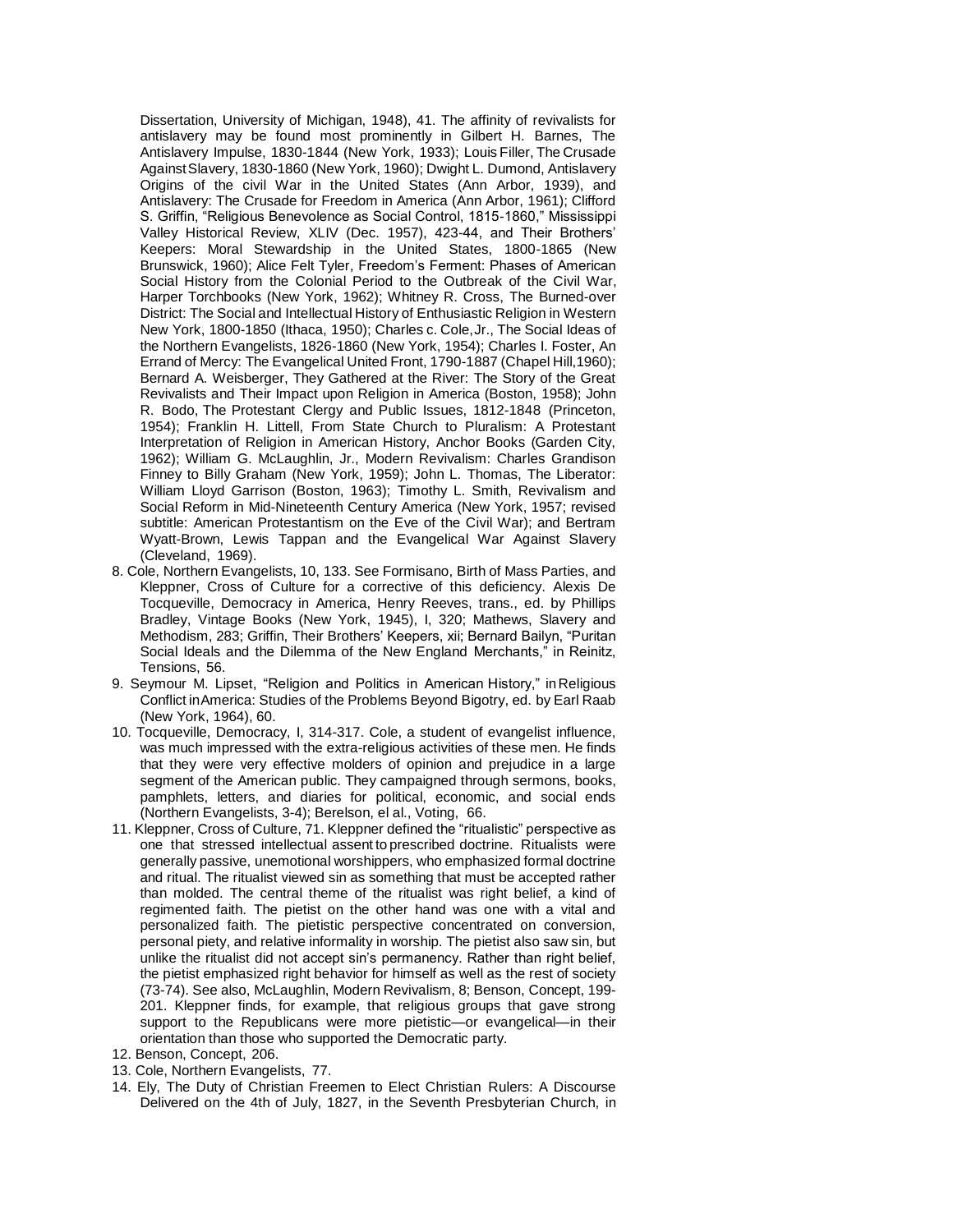Philadelphia (Philadelphia, 1828), 11, 14; Charles McCarthy, "The Antimasonic Party: A Study of Political Antimasonry in the United States, 1827-1840," American Historical Association, Annual Report, 1902, Vol. I; Wyatt-Brown, Lewis Tappan, 47. Much of our understanding of the Antimasonry phenomena came from the luminescent penof David B. Davis in "Some Themes of Counter-Subversion: An Analysis of Anti-Masonic, Anti-Catholic, and Anti-Mormon Literature," Mississippi Valley Historical Review, XLVII (Sept., 1960), 205-224; Cross Burned-over District, passim.

- 15. Emerson, Essays: Second Series (Boston, 1886), as quoted in Miller, Nature of Jacksonian Society, 140.
- 16. Formisano, "Social Bases," 245.
- 17. Wyatt Brown, Tappan, 272.
- 18. Ibid., 28.
- 19. Claude G. Bowers, Jefferson and Hamilton: The Struggle for Democracy in America (Boston, 1925), 145.
- 20. Richard J. Purcell, Connecticut in Transition: 1775-1818 (rev. ed., Middletown, Conn, 1963), 207-215; Shaw Livermore, Jr., The Twilight of -Federal- ism: The Disintegration of the Federalist Party, 1815-1830 (Princeton, 1962), 4-5; Lewis Tappan to Benjamin Tappan, March 8, 1827, Benjamin Tappan Papers, Library of Congress, as quoted in Cole, Northern Evangelists, 16.
- 21. James G. Birney to Gamaliel Bailey, April 16, 1843, in Dwight L. Dumond, ed., Letters of James Gillespie Birney, 1831-1857 (2 vols.; New York, 1938), I, 733;
- 22. Foster, Errand of Mercy, 179; Shapiro and Miller, Drake, xxi.
- 23. Purcell, Connecticut in Transition, 208; Wyatt-Brown, Tappan, 46, 55; Lewis Tappan to William H. Seward, March 18, 1842, w. H. Seward MSS, Rochester University Library,asquotedWyatt-Brown, Tappan, 274.
- 24. Wyatt-Brown, Tappan 55; Foster, Errand, 179-180.
- 25. Weisberger, They Gathered, 76; Purcell,Connecticut in Transition, 262.
- 26. Sweet, Religion and Culture, 100; Mathews, Expansion of New England, 162- 63; William W. Sweet, The Story of Religion in America (rev. ed., New York, 1939), 306-07, 375; Helen F. Yeager, "The Rise, Spread, and Influence of Religion in Ohio from 1788 to 1815" (unpublished M.A. thesis, University of Cincinnati, 1942), 12-13; Sweet, Religion and Culture, 101.
- 27. Weisberger, They Gathered, 85.
- 28. Ibid., 26, 106; Cole, Northern Evangelists, 5: Foster, Errand, 123-124; Filler, Antislavery Crusade, 29; Sweet, Religion and Culture. 146-148; Cole, Northern Evangelists, 5; Formisano, "Social Bases," 246-47.
- 29. Cole, Northern Evangelists, 13-14; Smith, Revivalism, 17; Sweet, Story of Religion, 327-32; J. D. B. DeBow, Statistical View of the United States (Washington, 1854), 133.
- 30. Benson, Concept, 192-93.
- 31. Ibid., 200.
- 32. Cole, Northern Evangelists, 4-5; Loveland, "Evangelicalism and Emancipation," 186.
- 33. Cole, Northern Evangelists, 63-64; Stewart, Giddings, 25-27; Wyatt-Brown, Tappan, 35; Foster, Errand, viii, 255-57; Bodo, Protestant Clergy, 182-83.
- 34. Bodo, Protestant Clergy, 9; Littell, State Church, 61; Weisburger, They Gathered, 78; McLoughlin, Modern Revivalism, 100-101, 103; Shapiro & Miller, Drake, viii, xxii.
- 35. Cole, Northern Evangelists, 143-44; Tocqueville, Democracy, II, 34. McLaughlin, Modern Revivalism, 5-6.
- 36. Cole, Northern Evangelists, 7,96; Sweet, Story of Religion, 395-96; Tyler, Freedom's Ferment, 3; Smith, Revivalism, 15, Story of Religion, 411; Cross, Burned-over District, passim.
- 37. Cole, Northern Evangelists, 97, 131. Blue Laws were the greatest single preoccupation of early Ohio lawmakers, but even that was not so successful as the religious revivalism which later swept the state (Utter, Frontier State, 362).
- 38. Weisenburger, Passing, 161-62; Weisberger, They Gathered, 156-57.
- 39. Bodo,Protestant Clergy, 176-81;Cole,Northern Evangelists, 111, 187-190
- 40. John A. Krout, The Origins of Prohibition (New York, 1925), 67-68; McLaughlin, Modern Revivalism, 54; Tyler, Freedom's Ferment, 316, 308; Smith, Town in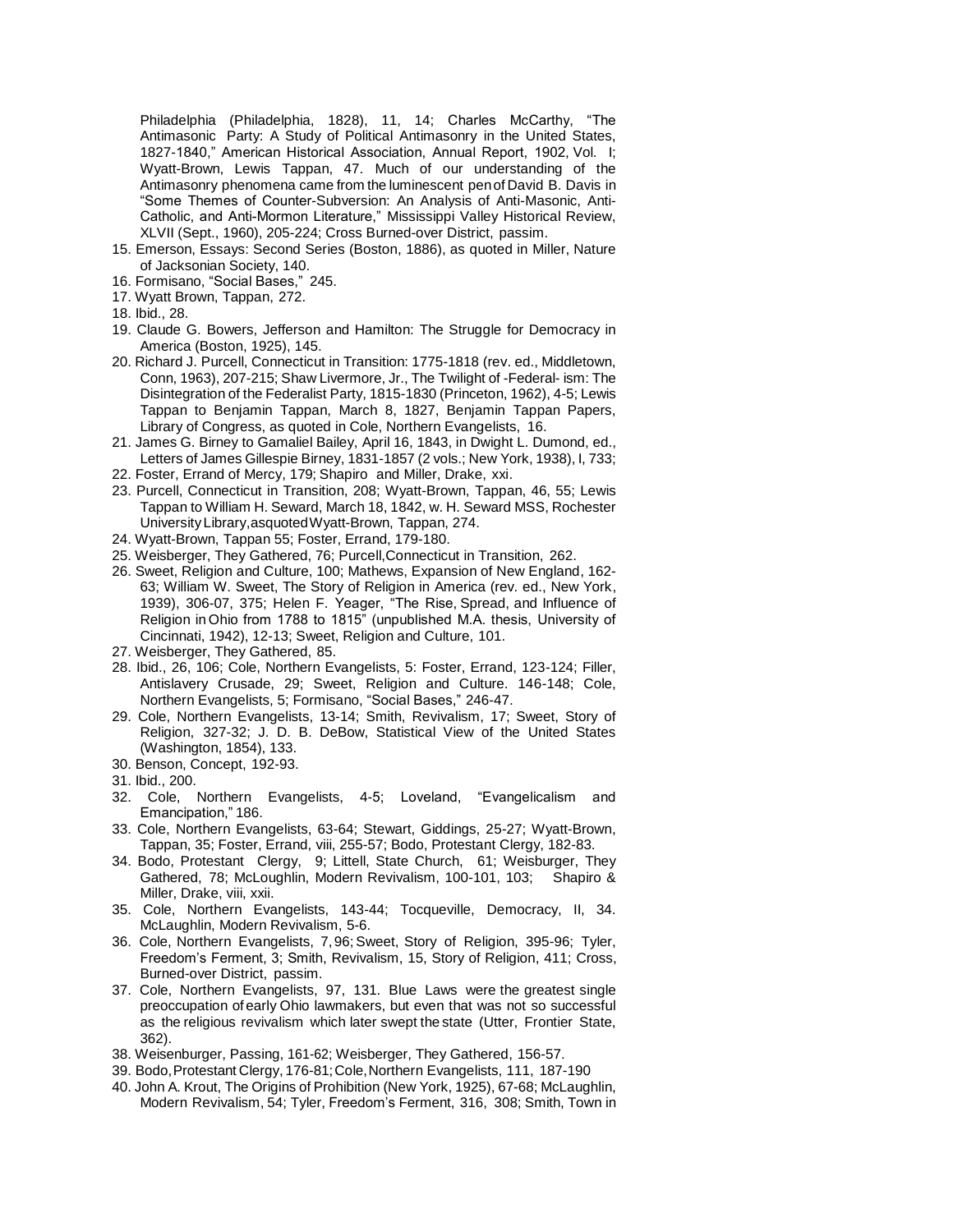American, 150. Sweet noted that there was little difference between the Congregationalists, Presbyterians, Methodists, and Baptists asfar as their emphasisondiscipline wasconcerned (Religion Culture), 144; Shapiro & Miller, Drake, xxx-xxxi.

- 41. Foster, Errand, 167-68, 173; Liberator, Aug. 17, 1833.
- 42. Supporter, Jan. 4, 1812; Utter, Frontier State, 383; Tyler, Freedom's Ferment, 319-21, 324,26.
- 43. Weisenburger, Passing, 163, 127-28; Wyatt- Brown, Tappan, vii; Stewart, Giddings, 27; Charles Reemelin, "Reminiscences of Moses Dawson," Cincinnati Commercial, Jan. 27, 1870, 12.
- 44. Littell, State Church, 56; Weisberger, They Gathered, 150; Charles K. Whipple, Relations of Anti-Slavery to Religion (New York, 1856), 1. Immediate emancipation had a close connection to religious revivalism as well. Many abolitionists concluded that man was a moral agent who had the ability to choose freely between good and evil. If he did not do so, it was because he lacked the will, not the ability. Therefore, the answer was to regenerate the will through evangelical religion. Immediate emancipation, noted Amos Phelps, "was immediate repentance applied to this slavery." (Phelps, Lectures on Slavery and Its Remedy[Boston, 1834], 179).
- 45. Sweet, Story of Religion, 412-13; O'Dell, "Early Antislavery," 3.
- 46. Foster, Errand, 255, 263; Smith, Revivalism, 88-89, 91-92; Utter, Frontier State, 372. Timothy L. Smith lists four main religious groupings in the United States on the basis of the theological position of each: 1) Traditional, made up of the High Church Episcopalians and Old Lutherans; 2) Orthodox Calvinist, rapidly dying, made up of Old School Presbyterians, anti-mission Baptists, some of the mostconservative Congregationalistsand afewother Presbyterian sects; 3) Revivalistic Calvinist, the New School Presbyterians, most Congregationalists, Low Church Episcopals, Regular Baptists, Disciples of Christ, and some Lutherans; and 4) Evangelical Arminian, the Methodist, German Wesleyans, Friends, many Lutherans, Cumberland Presbyterians, and Free Will Baptists (Revivalism, 33).
- 47. Victor B. Howard, "The Anti-Slavery Movement in the Presbyterian Church, 1835-1861" (unpublished Ph.D. dissertation, Ohio State University, 1961), 55- 59, 87, 340;Sweet, Religion and Culture, 206-208, Story and Religion, 375.
- 48. O'Dell, "Early Antislavery," 184-190.
- 49. Weisenburger, Passing, 364; Howard, "Anti-slavery and Presbyterianism," 2.
- 50. Weisenburger, Passing, 370; Howard, "Anti-Slavery and Presbyterianism," 144, 152; Smith, Revivalism, 26-27.
- 51. Howard, "Anti-Slavery and Presbyterianism,"96, 102-103.
- 52. Ibid., 112-114; Sweet, Story of Religion, 444; Stewart, Giddings, 29; Richards, "Gentlemen of Property and Standing," 4. Weisenburger, Passing. 371-72, noted that one of the most prominent anti-abolitionistsocieties inOhio was in Granville, Licking County, where a large element of New England Congregationalists had settled. They opposed anti-slave activities, fearing it would disrupt the Union.
- 53. Sweet, Story of Religion, 314-315, 323, 426, 429, and Religion and Culture, 340; Smith, Revivalism, 24-25; Utter, Frontier State, 378.
- 54. Sweet, Story ofReligion, 317. Sweet adds this somewhat exaggerated Turner irony to the success of the Methodists in the West: "It is indeed. strange that thehighlycentralized Methodist system of government could win its way in the New West, the most democratic section of the nation. The Methodists, however, preached a democratic gospel while they were under a monarchical form ofgovernment; on the other hand, the Presbyterians and Baptists had a more democratic form of church government but preached a monarchical gospel.... New winds were blowing over the American people inthe thirties and forties. A new democracy had arisen. And withal it was a period of immense optimism. This had come about with the elevation of the common people to place and power" (319, 374); Foster, Errand, 263; Utter, Frontier State.
- 55. Utter, Frontier State, 375; Formisano, "Social Bases, 343-345; O'Dell, "Early Antislavery," 182-183, 56; Weisenburger, Passing, 164; James A. Thome to Weld, March 31, 1836, in Gilbert H. Barnes and Dwight L. Dumond, eds.,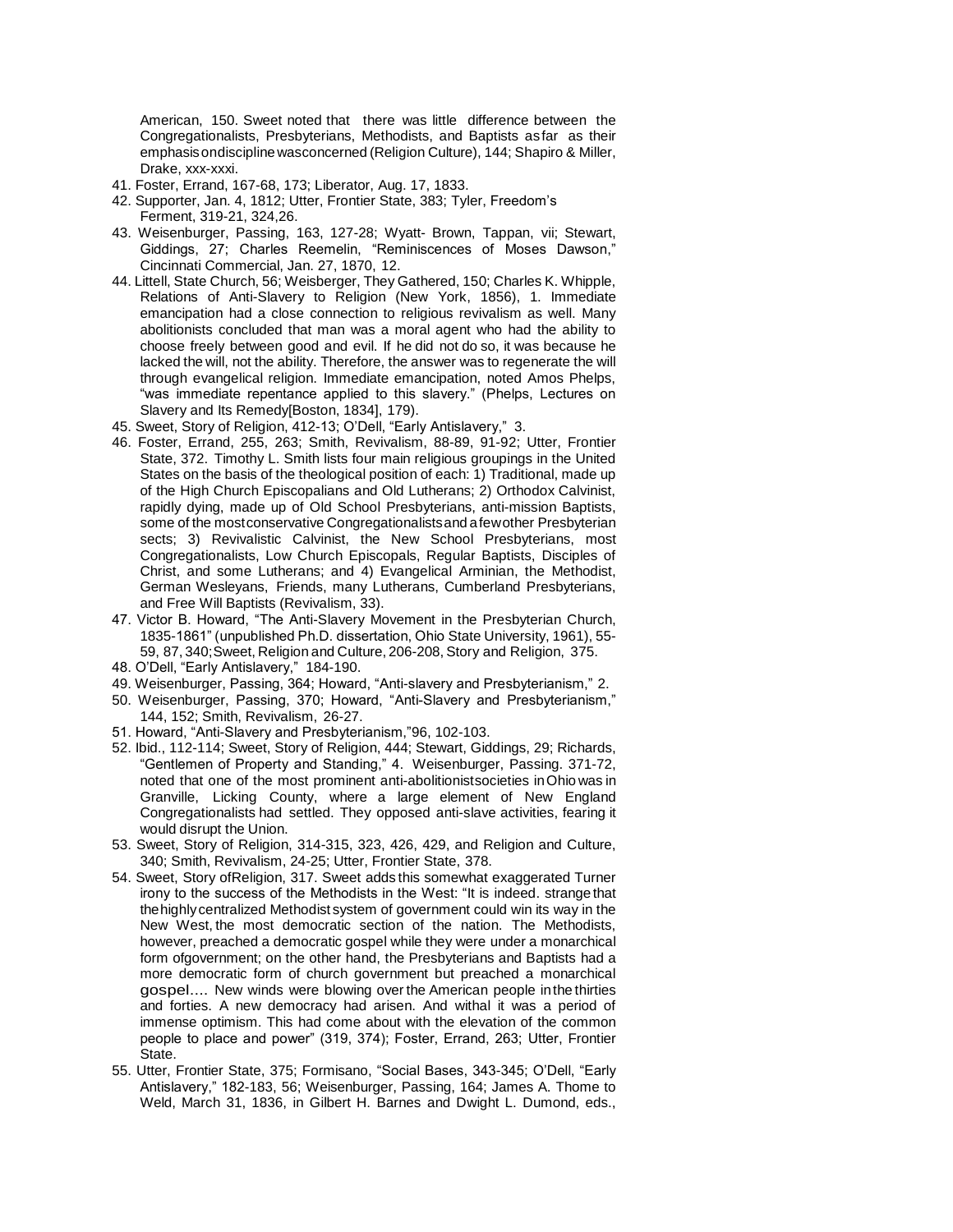Letters of Theodore Dwight Weld, Angelina Grimké Weld, and Sarah Grimké, 1822-1844 (2 vols.; Gloucester, 1934, reprinted by Peter Smith; 1965), I, 284; Ibid., I, n. 3, p. 284; J. A. Thome and J. W . Alvord to Weld, Feb. 9, 1836, Ibid., I, 258.

- 56. Benson, Concept, 27, 284-286, Chap XIV;Merton, Social Theory and Social Structure (rev. ed.; Glencoe, 1957), 234; Formisano, "Social Bases," 367; Tyler, Freedom's Ferment, 490.
- 57. Foreign-born denominations such as the Lutherans never took revivalism seriously. Catholics and Episcopalians had little or no inclination for the revival either. Others, such as Quakers and Unitarians, were not smitten by the revivalists since they did not make man's depravity and regeneration the core of their faith (Weisberger, They Gathered, 140); Tocqueville, Democracy I, 311-12.
- 58. Kleppner, Cross of Culture, 74-75; Lipset, "Religion and Politics," 64.
- 59. Albert Post, Popular Freethought in America, 1825-1850 (New York, 1943), 7, 226-227, 231, 32-33.
- 60. Roland Berthoff, "The American Social Order: A Conservative Hypothesis," American Historical Re- view, LXV (April, 1960), 512, argued that the reformers of the 1830s resisted excessive individualism. The Jacksonian Tappan brother, Benjamin, rejected his New England orthodoxy in religion and politics. In 1793 he graduated from Harvard "with Voltaire as his 'theologian' and the 'Rights of Man' as his political creed." In Ohio he was a thoroughgoing Jeffersonian, a deist, and a man of broad intellectual and scientific interests (Wyatt-Brown, Tappan, 13); Bodo, Protestant Clergy, 25-26, 52; Post, Freethought, 197, 200-201.
- 61. Post, Freethought, 197-98, 118-19, 208.
- 62. Fox, Decline of Aristocracy, 340; Charles McCarthy, "Antimasonry," 537-538, 540-543; Aaron, "Cincinnati: 1818-1838," 170-171;Davis,"WhigParty in Ohio," 147.
- 63. Ohio Luminary (Jefferson), Sept. 11, 1829, Sept. 4, 1830. Hofstadter, Idea of a Party System, argued that fear of intellectual subservience to something less than the general welfare was a strong element in early American antipartyism. See also, David B. Davis, ed., The Fear of Conspiracy: Images of Un-American Subversion from theRevolution tothe Present (Ithaca, 1971).
- 64. McCarthy, "Antimasonry," 547, and especially the map on 529; Cross, Burnedover District. Minor exceptions were certain German sects, the Scotch- Irish Presbyterians in Pennsylvania, and the Quakers; Stewart, Giddings, 12-13; Benson, Concept, Chap II.
- 65. Stewart, Giddings, 10-11, 13-14; Wyatt-Brown, Tappan, 47.
- 66. Davis, "Whig Party in Ohio," 284; McCarthy, "Antimasonry," 25-26, 528-530.
- 67. Theodore C. Smith, The Liberty and Free Soil Parties in the Northwest (New York, 1897), 23-25. Joseph G. Rayback, Free Soil: The Election of 1848 (Lexington, 1970), is the most recent account.
- 68. Richards, "Gentlemen of Property andStanding," 58-62; Experiment (Norwalk), Sept. 9, 1835; Reemelin, "Reminiscences of Moses Dawson," Cincinnati Commercial, Feb. 7, Mar. 14, 1870.
- 69. Painesville Republican, Oct. 19, 1837.
- 70. Bernard E. McClellan, "Cincinnati's Responseto Abolitionism, 1835-1845" (unpublished M.A. thesis, University of Cincinnati, 1963), 84-85, 81-82; Weisenburger, Passing, 384-85.
- 71. Extra Globe, Sept. 19, 1840, 272. Corwin became nationally famous for a speech he made inthe United States Senate in opposition to the Mexican War in which he suggested to the Mexicans that they welcome Americans to their soil with bayonets and graves. See Norman A. Graebner, "Thomas Corwin and the election of 1848: a Study in Conservative Politics," Journal of Southern History, XVI (May,1951).
- 72. Lewis Tappan to Giddings, July 24, 1841, J.R. Giddings, MSS, Ohio Historical Society, as quoted in Wyatt-Brown, Tappan, 274; Ibid., 269; Ohio State Journal (Columbus) Sept. 20, 1843.
- 73. Ohio Sun (Batavia), Oct. 11, 1841. Oberlin, in Lorain County, was settled primarily by families from New England as well as a few from New York. Most significantly, it was claimed that all in Oberlin were Whigs, people committed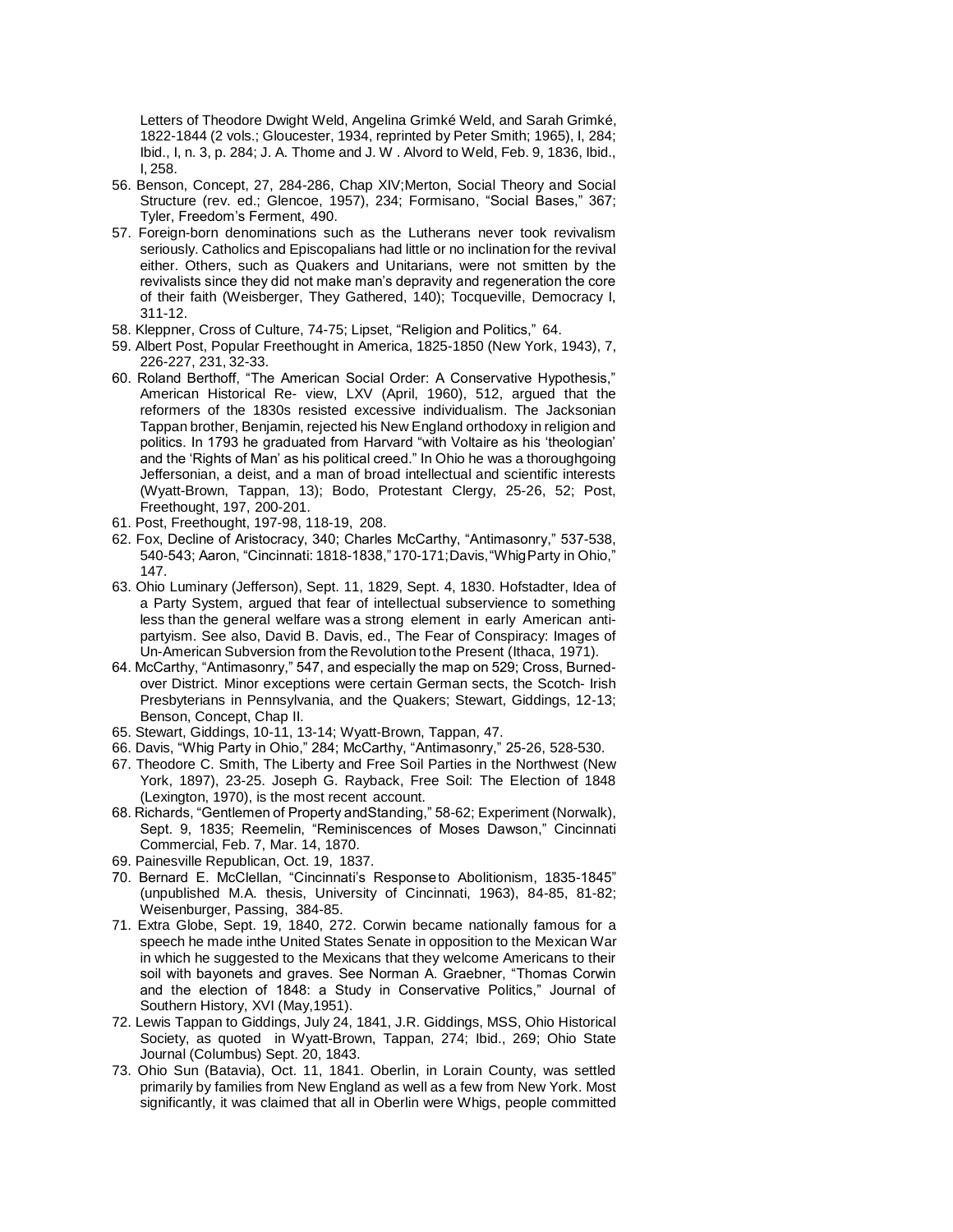to a life of simplicity, devotion to church and school, and Christian benevolence who believed that it was "almost as necessary to be Whigs as to be Chris- tians." Later, like other areas of Ohio populated from the northeastern states, abolitionism swept Ohio. It supported the Liberty Party in 1840 and 1844, the Free Soilers in 1848, and was almost exclusively Republican after 1854 (J. H. Fairchild, Oberlin, 109, as quoted in Mathews, Expansion of New England, 185-87).

- 74. Formisano, "Social Bases," 305, 309.
- 75. Ohio State Journal, Sept. 28, 1842.
- 76. Smith, Free Soil, 90-93; Holt, Party Politics in Ohio, 89-90.
- 77. Daily Cincinnati Chronicle, Sept. 26, 1845; True Democrat (Cleveland), Jan. 14, 1848.
- 78. Gerhard Lenski, The Religious Factor (Garden City, New York, 1961), 311, 186; Formisano, "Social Bases," 313-14.
- 79. Benson, Concept, 207.
- 80. Association in this case means more than simple membership. Rather, it referred to the acceptance of a set of beliefs and cultural attitudes that added a greater dimension to life than mere physical presence at the place of worship.
- 81. Philip A. Nordquist, "The Ecology of Religious Denominational Preference in the United States: 1850" (unpublished Ph.D. dissertation, University of Washington, 1964); and Formisano, "Social Bases." Nordquist developed the use of the 1850 census for measuring denominational preference but used only county data. Formisano applied the technique, plus the concept of religiosity to townships. I am also indebted to Formisano for his suggestions in the search for Ohio's Social Statistics.
- 82. True Democrat, Jan. 4, 1848; Smith, Free Soil, 128, 152-153, 179; National Era, July 20, 1848; Rayback, Free Soil, 214.
- 83. Smith concluded that for all practicalpurposes the Free Soil Party in Ohio ceased to exist in 1849 (Free Soil, 187).
- 84. Nordquist analyzed only those counties with denominational pluralities. He omits many counties with significant numbers of other sects. This study includes all counties in which there was a representative percentage of the denomination being examined to account for the total sectarian influence.
- 85. (Seattle, 1965), 3-10.
- 86. These figures referred to groups rather than individual evangelicals. Other influential religious bodies in the community might have shown the same political tendencies for the same or per- haps other reasons. In that case, it is difficult, outside of correlation analysis, to distinguish the political affiliation of one group from another within the same heterogeneous unit. Thus, it is desirable to isolate and emphasize patterns found in higher preference areas. Other inferences from this data must await thorough dissection of smaller, more homogenous political units.
- 87. McCoy, "Political Affiliations," 143.

#### **6. Ethnic Identity & Voter Choice**

- 1. Tocqueville, Democracy, II, 99-113; Glazer, "Cincinnati in 1840," 3-9.
- 2. The Social Contract: A Personal Inquiry into the Evolutionary Sources of Order and Disorder (New York, 1970), 3.
- 3. Kenneth A. Lockridge, A New England Town: The First Hundred Years; Dedham, Massachusetts, 1636–1736 (New York, 1970), 5, 17-18, 51,165.
- 4. Benson, Concept, 165; Kleppner, Cross of Culture, 36.
- 5. Chaddock, Ohio Before 1850, 5-7, 52, 54.
- 6. Hansen, "Remarks," in Sources of Culture in the Middle West, ed. by Dixon R. Fox (New York, 1934), 103-110; Smith, Town in American, 44-45; Jordan, "Ohio's First County," 39; Lottich, "The Western Reserve and the Frontier Thesis," 45-57.
- 7. The Americans: The National Experience (New York, 1965), 52-53; Aaron, "Cincinnati: 1818-1838," viii; Mary E. Moses, "Factors Influencing the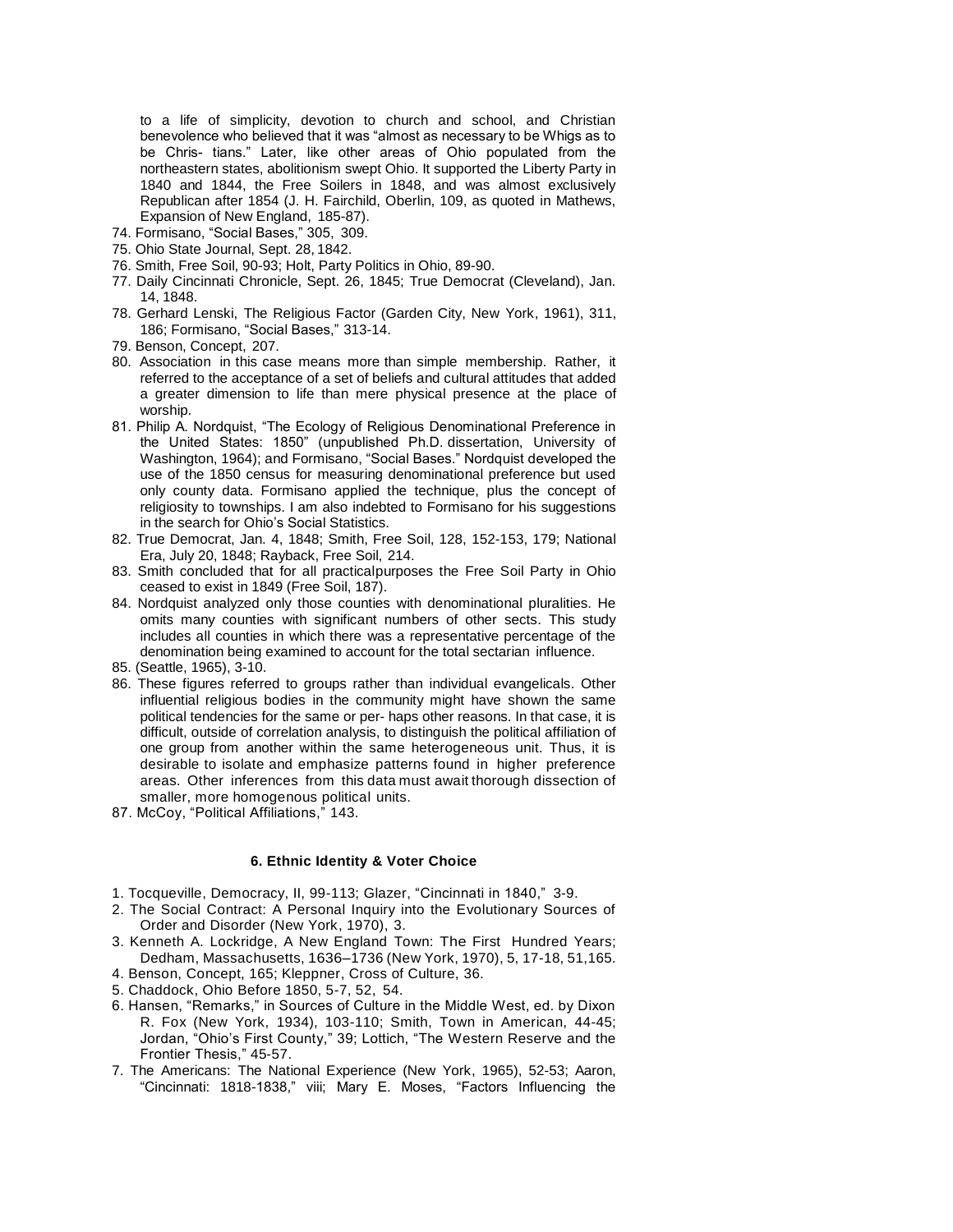Population and ArealGrowthofSelected OhioCities" (unpublished M.A. thesis, Ohio State University, 1954), 10.

- 8. Smith, Town in American, 17-20, 30, 32-33, 36.
- 9. Lewis D. Stilwell, Migration from Vermont, Vol. V of the Growth of Vermont, ed. by Earle w. Newton (Montpelier, 1948), 143, and note, p. 143.
- 10. Benson, Concept, 165.
- 11. Sharp, Jacksonians versus the Bank, 178, 342.
- 12. O'Dell, "Early Antislavery," 31; William T. Hutchinson, "The Bounty Lands of the American Revolution inOhio"(unpublished Ph.D.dissertation, University of Chicago, 1927), 182; Martin R. Andrews, ed., History of Marietta and Washington County, Ohio, and Representative Citizens (Chicago, 1902), 100; Utter, Frontier State, 138.
- 13. Ruhl J. Bartlett, "The Struggle for Statehood in Ohio," Ohio Archaeological and Historical Quarterly, **XXXI**(July, 1923), 475-76; U.S. Congress, Annals of the Congress ... 7th Cong ... 1st Sess …1801-1803 (Washington, 1851), 1161- 62.
- 14. Benson, Concept, 167, 169, 171, 173-76.
- 15. Seventh Census Sketches and Statistics of 1850; Charles Cist, Cincinnati in 1851 (Cincinnati, 1851), 46-47.
- 16. Benson, Concept, 166.
- 17. Albert B. Faust, The German Element in the United States(2 vols., Boston, 1909),126-27;Henry Howe, Historical Collections of Ohio (3 vols., Columbus, 1889-91), II, 264-68, as quoted in Sharp, Jacksonians versus the Banks, 183; Francis P. Weisenburger, "A Brief History of Immigrant Groups in Ohio," In the Trek of the Immigrant: Essays Presented to Carl Wittke, ed., by O. Fritof Ander (Rock Island, 1964), 83;Aaron, "Cincinnati: 1818-1838," 239, 241-42. Specific Irish communities were harder to identify than German ones. Early Irish emigration to Ohio came from the need for canal labor in the 1820s and 1830s. They settled in the more urban regions: Newark, Defiance, Akron, Cincinnati, Dayton, Cleveland, and Toledo. Rarely did large groups of Irish settle in rural areas. (Scheiber, "Internal Improvements," 184-85; Weisenburger, "Ohio Immigrants," 83, and Passing, 54). William T. Utter suggests that much can be learned ofGermanProtestantism from astudyoftheLutheran ministry. In 1806, these Germans scattered themselves widely throughout southern Ohio, the largest concentrationsbeing inHighland, Warren and Montgomery counties. (Frontier State, 394. See also, B. F. Prince, "Beginnings of Lutheranism in Ohio,"Ohio ArchaeologicalandHistorical Quarterly, XXIII [1914], 268-83). In 1817, there were enough Germans inthestate to get political attention. That year the General Assembly authorized the publication and distribution of Ohio's Constitution and Laws in the German language according to the proportion of Germans in each county. The largest number wentto Fairfield and Trumbull counties, with Hamiltonand Pickaway next, followed bytheBackbone counties of Columbiana, Stark, Richland, and Knox. (Supporter, Sept. 30, 1817). The Backbone was also one of the major centers of Amish-Mennonites in the United States; other such settlements developed in the northwestern part of the state alongside close- knit German Catholic communities. In 1817, Separatists from Wurtenburg established the Zoar communitarian settlement near Dover in Wayne, another Backbone county. Moravians located in Tuscarawas County.(Weisenburger,"OhioImmigrants," 82, 85; Faust, German Element, 249).
- 18. William A. Baughin, "Nativism in Cincinnati Before 1860"(unpublished M.A. thesis,University of Cincinnati, 1963), 84-85.
- 19. Ohio People's Press (Columbus), June 15, 1836; Hamilton Intelligencer, Aug. 18, 1836; Ohio State Journal, Aug. 27, 1836.
- 20. Davis, "Counter-Subversion, 223; Aaron, "Cincinnati: 1818-1838," 237, 239, 258-59.
- 21. Aaron, "Cincinnati: 1818-1838," 240. Glazer, "Cincinnati in 1840," 176-78, notes that the Democrats could claim twice as many Germans as the Whigs by 1840, the same year that foreign groups actively began to associate with the Democrats in Cincinnati politics.
- 22. E.D. Mansfield, Personal Memories: Social, Political, and Literary, with Sketches of Many Noted People, 1803-1843 (Cincinnati, 1879), 322;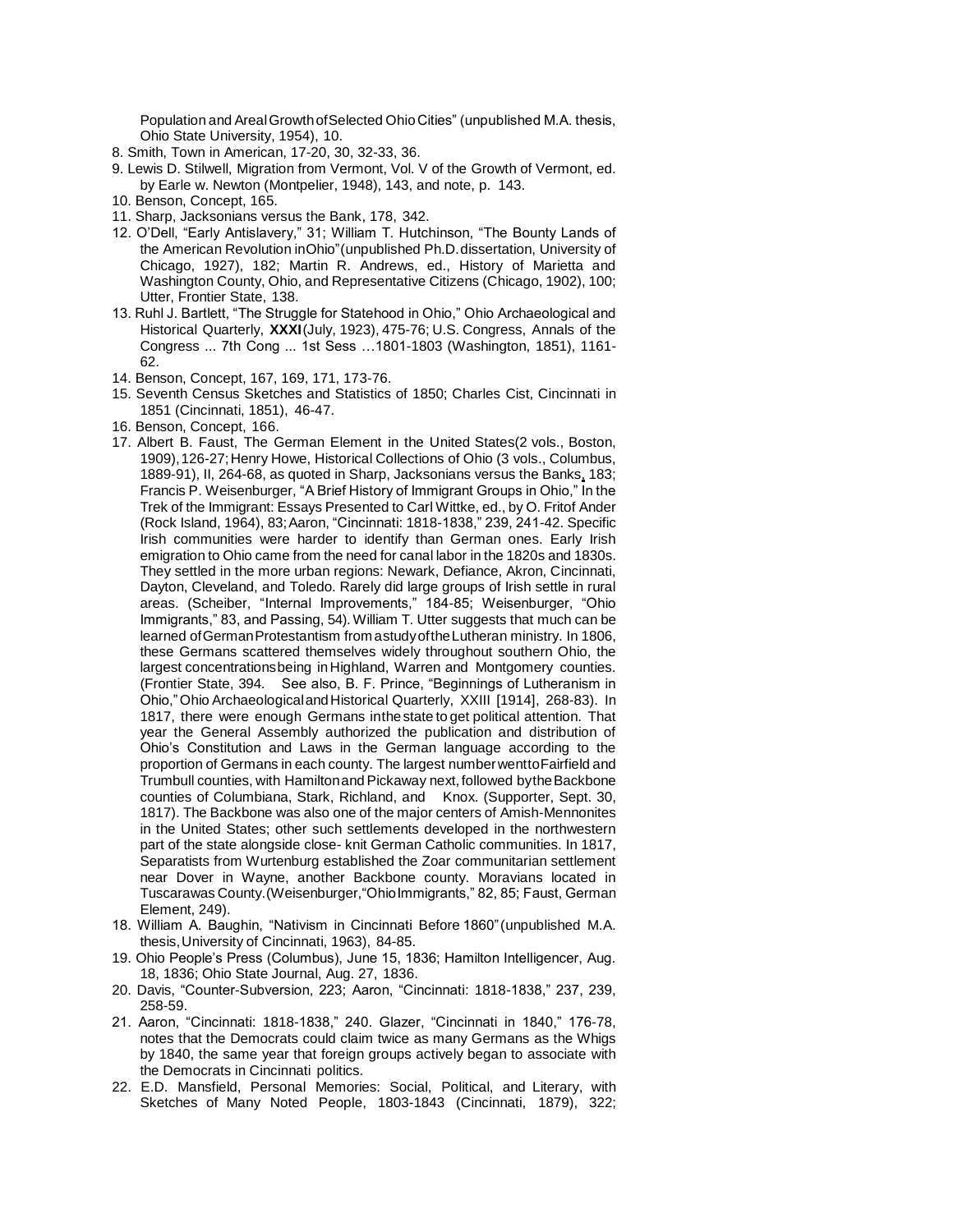Cincinnati Daily Gazette, Mar 7, 1840; Baughin, "Nativism in Cincinnati," 89, 90, and Troy Times, Oct. 14, 1840.

- 23. Troy Times, Oct. 26, Dec. 7, 1842; Experiment, Oct. 9, 1842; Oct. 12, 1842. A newspaper in Ross County aired the same complaint. Whigs proposed an educational program for the Germans to rescue them from the spoilers and put them in a condition "to act independently as free citizens" (Scioto Gazette [Chillicothe], Oct. 20, 1842); Cincinnati Daily Gazette, Oct. 24, 1844; Cincinnati Enquirer, Oct. 29, 1844.
- 24. Cincinnati Enquirer, Oct.12,18,22, 29,1844. The same expression was true of Ohio Democrat (New Philadelphia), Sept. 15, 1844; Sister M. Evangeline Thomas, Nativism in the Old Northwest, 1850-1860 (Washington, 1936), 60; Paul E. Swisher, "Immigrant Groups in Hamilton County Before 1850" (unpublished M.A. thesis, Ohio State University, 1946), 42; Holmes County Whig (Millersburg), Oct. 12, 1844; Germans worked openly for the Democratic ticket in Fairfield County (Ohio Eagle [Lancaster], Oct. 15, 1846); Baughin, "Nativism in Cincinnati," 114-15.
- 25. Formisano, "Social Bases," 380-84.
- 26. Baughin based his estimates on Henry A. and Kate B. Ford, comps., History of Hamilton County, Ohio (1881), 91, and Presbyterian of the West, Mar. 2, 1848. Estimates were that there were 85,000 members, 75 churches, 30 chapels and stations, and 80 priests in the Cincinnati Catholic Diocese in 1851. The Cleveland Diocese had 30,000 Catholics, 45 churches, and 40 priests (Metropolitan Catholic Almanac [1851], 224).
- 27. Benson, Concept, 167-71; Formisano, "Social Bases," 429-31; B. J. Lossing, comp., A Pictorial Description of Ohio (New York, 1849), 67; William H. Jones, "Welsh Settlements in Ohio," Ohio Archaeological and Historical Quarterly, XVI(1907), 194; Utter, Frontier State, 396; Jones, "Welsh Settlements," 202, 206, 214; Bert S. Bartlow, et al.·, eds., Centennial History of Butler County, Ohio, 352; Jones, "Welsh Settlements," 209.
- 28. George W. Ogden, "Letters from the West," in Early Western Travels, 1748- 1846, ed. by Reuben G. Thwaites (Cleveland, 1905), XIX, 80, 92-93.
- 29. Mathews, Expansion of New England, note, p. 178; John Kilbourn, The Ohio Gazeteer or Topographical Dictionary (2nd ed., Columbus, 1816), 29; Wyatt-Brown, Tappan, 101. Mathews, Expansion of New England, 181, says that in Portage County the two upper tiers of townships were so remarkably like New England that a native of any other state was rarely found there. In the southern part of the county New Englanders were mixed with Pennsylvanians and a few families from Virginia, Maryland, and the Carolinas. Timothy Flint, A Condensed Geography and History of the Western States, or the Mississippi Valley (2 vols., Cincinnati, 1828), II, 362; Smith, Free Soil, 326-27.

Detailed histories of groups in theReserve may be found in the following: Lewis Cass Aldrich, ed., History of Erie County, Ohio (Syracuse, 1889); A.J. Baughman, History of Huron County, Ohio (Chicago, 1909), I; History of Geauga and Lake Counties, Ohio (Philadelphia, 1878); History of Portage County, Ohio (Chicago, 1885); History of Trumbull and Mahoning Counties (Cleveland, 1882), II; Crisfield Johnson, comp., History of Cuyahoga County, Ohio (1879). D. J. Lake, Atlas of Ashtabula County,Ohio (Philadelphia, 1874); Samuel P. Orth, A History of Cleveland, Ohio (Chicago, 1910); Henry Perrin, History of Summit County, Ohio (Chicago, 1881); Charles Whittlesey, Early History of Cleveland, Ohio (Cleveland, 1887); Frederick G. Wright, A Standard History of Lorain County, Ohio (2 vols., Chicago, 1916); and Matthews, Urbanism in NortheasternOhio.

30. Hutchinson, "Bounty Lands," note p. 181; Henry H. Bennet, ed., The County of Ross (Madison,1902), 48-49, 52; Lossing, Pictorial Description, 36, 50, 65, 75,84,94; Howe, Historical Collections, 96-97, 100-01; Weisenburger, "Ohio Immigrants," 81; James E. Campbell, "The Scotch-Irish in Ohio," The Scotch- Irish in America, Proceedings, 1890 (Cincinnati, 1890), 195, 203; William L. Fisk, Jr., "The Scotch- Irish in Central Ohio," Ohio Archaeological and Historical Quarterly, LVII (April, 1948), 112; The HistoryofBrownCounty, Ohio(Chicago, 1883), 299; I. F. King, "Introduction of Methodism in Ohio," Ohio Archaeological and Historical Quarterly, X (1901-02), 181; Bennet, Ross County, 343.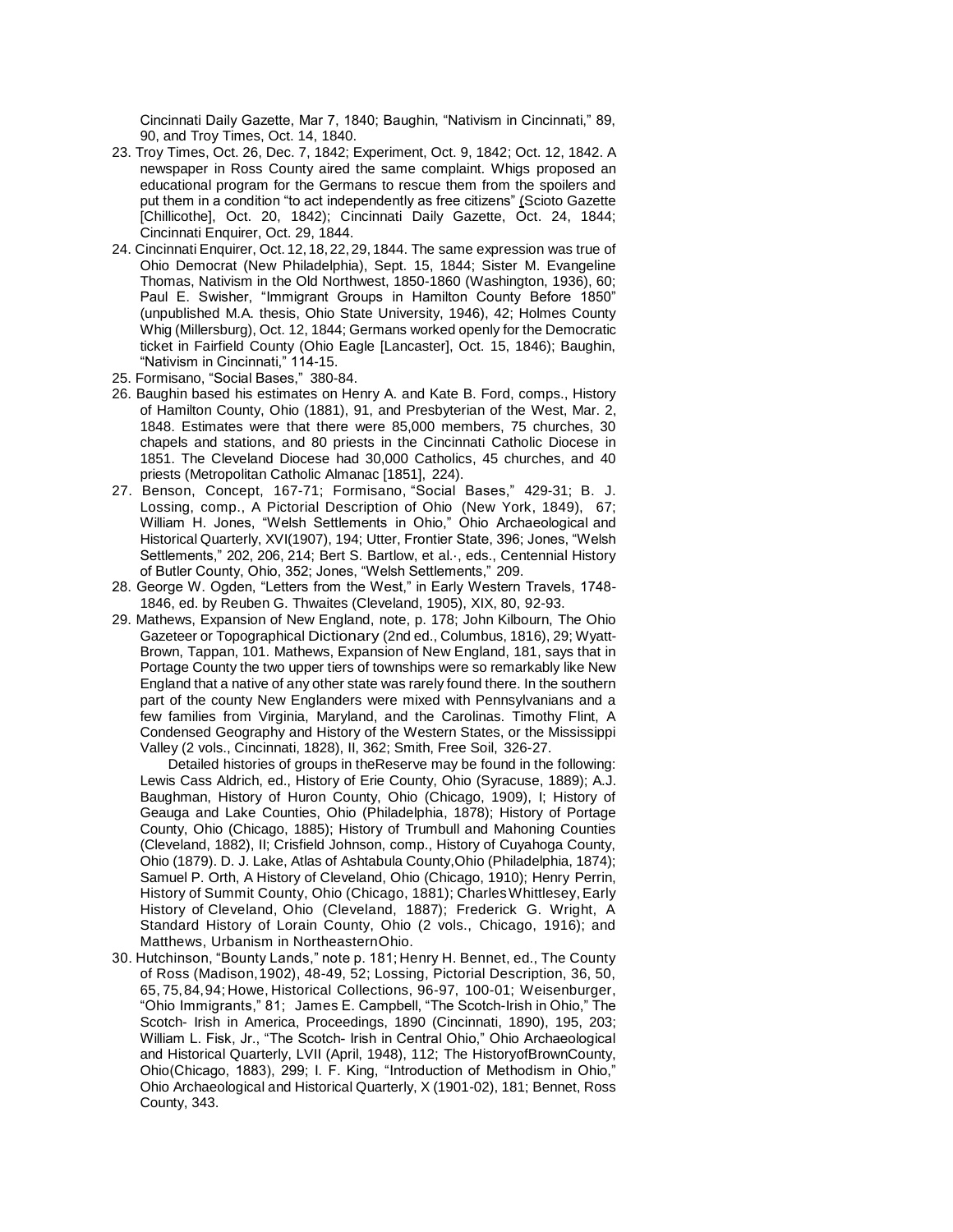- 31. H. J. Eckley and William T. Perry, eds., History of Carroll and Harrison Counties, Ohio (Chicago, 1921), I, 229; William C. Howells, Recollections of Life in Ohio, from 1813-1840 (Cincinnati, 1895), 119, 99-100; Charles A. Hanna, HistoricalCollectionsofHarrisonCounty, Ohio (New York, 1900), 4. See also, Lossing, Pictorial Description, 68, 78; Chaddock, Ohio Before 1850, 14, 34.
- 32. History of Columbiana County, Ohio (Philadelphia,1879),106-07;Lossing, PictorialDescription, 44, 91, 66; Howe, Historical Collections, 105; William H.Perrin,ed.,HistoryofStarkCounty, Ohio(Chicago, 1881), 202, 463-66, 517- 19, 568-69; Ben Douglass, History of Wayne County, Ohio (Indianapolis, 1878), 178, 581-92; Eckley & Perry, Carroll County, 122. Faust, German Element, 422-23, noted the names of towns and townships of distinctive German background. For Quaker settlements, see C. B. Galbreath, "Anti-Slavery Movement in Columbiana County," Ohio Archaeological and Historical Quarterly, XXX (Oct., 1921), 357. Harry R. Stevens, Jackson Party, 93, points outthat the first Jacksonian political stirrings in 1823 occurred in the Backbone counties.
- 33. Burnet, North-Western Territory, 44; Julia P. Cutler, Life and Times of Ephraim Cutler (Cincinnati, 1890), 24; Thomas Ashe, Travels in American, 1806 (London, 1808), 122-23; Ogden, "Letters from the West," 18; Kilbourne, 1816 Gazetteer, 12; Lossing, Pictorial Description, 95; Chaddock, Ohio Before 1850, 112; Marietta and Washington County, 221, 223; Jordan, "Ohio's First County," 36, 15-16, 20, 26.
- 34. Howe, Historical Collections, 84; Lossing, Pictorial Description, 40-42; Moses, "Growth of Ohio Cities," 12; Wilfrid G. Richards, The Settlement of the Miami Valley of Southwestern Ohio (Chicago, 1948), 19-20; A History of Butler County, Ohio (Cincinnati, 1882); History of Montgomery County; A Topographical Description of the State of Ohio (Boston, 1812), 46; Chaddock, Ohio Before 1850, 36-37; Wilfred B. Langhorst, "The Puritanic Influences in the Northwest Territory, 1788-1803" (unpublished M.A. thesis, University of Cincinnati, 1933), 22; The History of Warren County, Ohio (Chicago, 1882), 337; Howells, Recollections, 197-98.
- 35. Benson, Concept, 177, as quoted from David M. Ellis, "The Yankee Invasion of New York, 1783-1850," New York History, XXXII (Jan., 1951), 3. See also Timothy Dwight, Travels in New England and New York(4 vols., New Haven, 1821), III, 267; Dwight, Travels, IV, 527; Glazer, "Cincinnati in 1840," 176; Formisano, "Social Bases," 384; Benson, Concept, 177-84.
- 36. Portage County, viii, 229, 409.
- 37. Glazer, "Cincinnati in 1840," 177.
- 38. McCoy, "Political Affiliations of Economic Elites," 160-61; Kleppner, Cross of Culture, 62.
- 39. Lockridge, New England Town, 177, 179.
- 40. Benson, Concept, 184-85, Benson did not try to estimate the relative strength of the ethnic make-up of the areas for which he estimated party strength. Hence, when he guessed that Yankees split their vote, 55 percent Whig and 45 percent Democratic, it is not clear how thoroughly Yankee those political units were. Sociologists and political scientists have understood the importance of group membership to the voting act for some time. See especially, Lazarsfeld, The People's Choice, Chapter 15, "The Political Homogeneity of Social Groups."

# **7. To Party or Not to Party**

1. Richard P. McCormick, Second American Party System; J. R. Pole, "Constitutional Reform and Election Statistics in Maryland, 1790-1812," Maryland Historical Magazine, LV (1960), 275-92, "Election statistics in Pennsylvania, 1790-1840," Pennsylvania Magazine of History and Biography, LXXXII (1958), 217, "Representation and Authority in Virginia from the Revolution to Reform," Journal of Southern History, XXIV (1958), 16-50, "Suffrage and Representation in Massachusetts from 1776 to 1810: a Statistical Note and SomeReflections," Journal of Southern History XXIV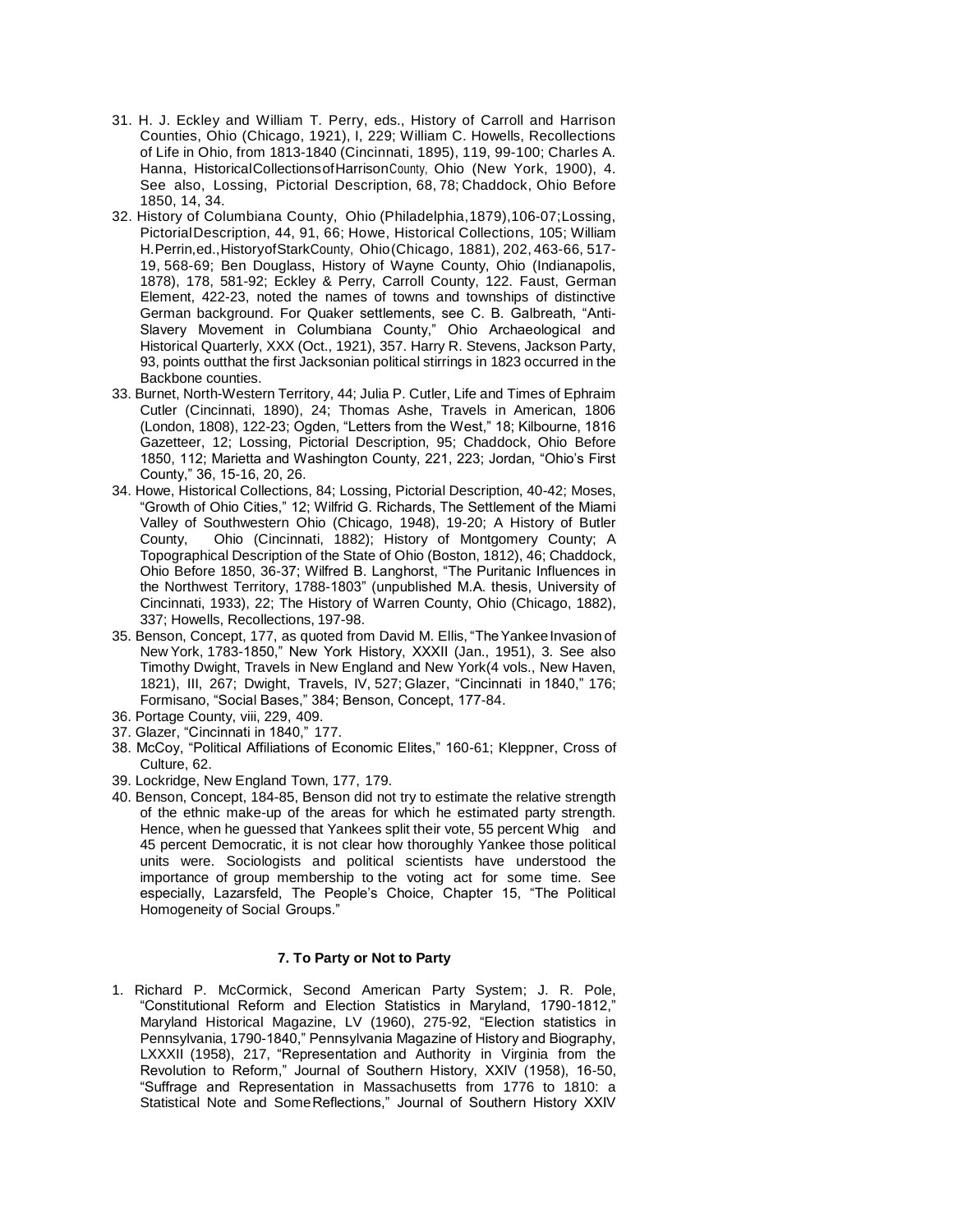(1958), 218-25, "Suffrage and Representation of Massachusetts: A Statistical Note," William and Mary Quarterly, XIV (1957), 560, XV (1958), 412-26; Chambers and Burnham, The American Party Systems; Hofstadter, The Idea of a Party System; Wallace, "Changing Concepts of Party;" Remini, Andrew Jackson and the Bank War, and The Election of Andrew Jackson; Joel H. Silbey, The Shrine of Party: Congressional Voting Behavior, 1841-1852 (Pittsburgh, 1967); Chilton Williamson, American Suffrage From Property to Democracy, 1760-1860 (Princeton, 1960); and Stevens, Early Jackson Party in Ohio. David Hackett Fischer cautioned that the apparent correlation between party strength and structure did not imply a simple causal relationship. Like the proverbial 'chicken and the egg,' strength encouraged structure and vice versa (The Revolution of American Conservatism: The Federalist Party in the Era of Jeffersonian Democracy, Harper Torchbook [New York, 1965], 80).

- 2. Formisano, "Social Bases," 160.
- 3. Martin Van Buren, Inquiry into the Origins and Course of Political Parties in the United States (New York, 1867, 1967), 61.
- 4. Hofstadter, Idea of a Party System, 16-17, 23. The latter quote is from Bolingbroke's, A Dissertation upon Parties, in his Works (1734), II, 48, as quoted in Hofstadter, Idea of a Party system, 23.
- 5. Hofstadter, The Age of Reform: From Bryan to F.D.R.,Vintage Books(NewYork, 1955), 215,259-60.
- 6. McCormick, Second Party System, 267, 270, recognized thattheWhigs inOhio achieved a balance with the Democrats and that this development preceded that of many other states.
- 7. Chambers, "Party Development and the American Mainstream," inChambers and Burnham,AmericanParty Systems, 10. Donald E. Stokes comments that "like all good prejudices, the electorate's basic dispositions have a tremendous capacity to keep people behaving in accustomed ways" ("Party Loyalty and the Likelihood of Deviating Elections," Journal of Politics, XXIV [Nov., 1962], 689-90).
- 8. Wallace, "Changing Concepts of Party," 470, 483-84.
- 9. Mansfield, Personal Memories, 235; Van Buren, Inquiry, 7.
- 10. Stokes, "Party Loyalty," 691; Campbell, American Voter, 66-67, 201, concluded that once made, partisan choice tends to be maintained long after its political sources have faded into oblivion; Smith, Town in American, 114-15.
- 11. Hyman, Political Socialization: A Study in the Psychology of Political Behavior (Glencoe, 1959), 19.
- 12. Wallace, "Changing Concepts of Party," 481.
- 13. Chaddock, Ohio Before 1850, 56. Jacob Burnet, the Cincinnati Federalist, adamantly opposed liberalized suffrage laws (North-Western Territory, 323, 363); Pole, "Constitutional Reform in Maryland," 218; Williamson, Suffrage, 216-17; Smith, St. Clair Papers, I, 228-30.
- 14. John D. Barnhart, Valley of Democracy: The Frontier Versus the Plantation in the Ohio Valley, 1775-1818 (Bloomington, 1953), 150-53, 155; William T. Utter, "Ohio Politics and Politicians, 1802-1815" (unpublished Ph.D. dissertation, University of Chicago, 1929), 54.
- 15. Charles Cist, The Cincinnati Miscellany (2 vols., Cincinnati, 1845-46), I, 60; Ryan, "Nullification in Ohio," 413-14; Ohio Federalist (St. Clairsville), as quoted in the Express (Zanesville), Aug. 15, 1816.
- 16. Wallace, "Changing Concepts of Party," 478. 17.
- 17. Utter, "St. Tammany," 327-28, 333, 335-36.
- 18. Fischer, Revolution in Conservatism, 110, 119; Utter, Frontier State, 114-15; John Jay to Jedediah Morse, Jan. 30, 1799, in The Correspondenceand Public Papers of John Jay, ed. by Henry P. Johnston (4 vols., New York, 1890- 93, IV, 252-54; Alexander Hamilton to James A. Bayard, April, 1802, in The Works of Alexander Hamilton, ed. by Henry Cabot Lodge, Federalist Edition (12 vols., New York, 1904), X, 432-37; William B. McGroarty, "The Washington Society of Alexandria," Tyler's Quarterly Historical and Genealogical Magazine, IX (1928), 152, as quoted in Fischer, Revolution **in** Conservatism, 114.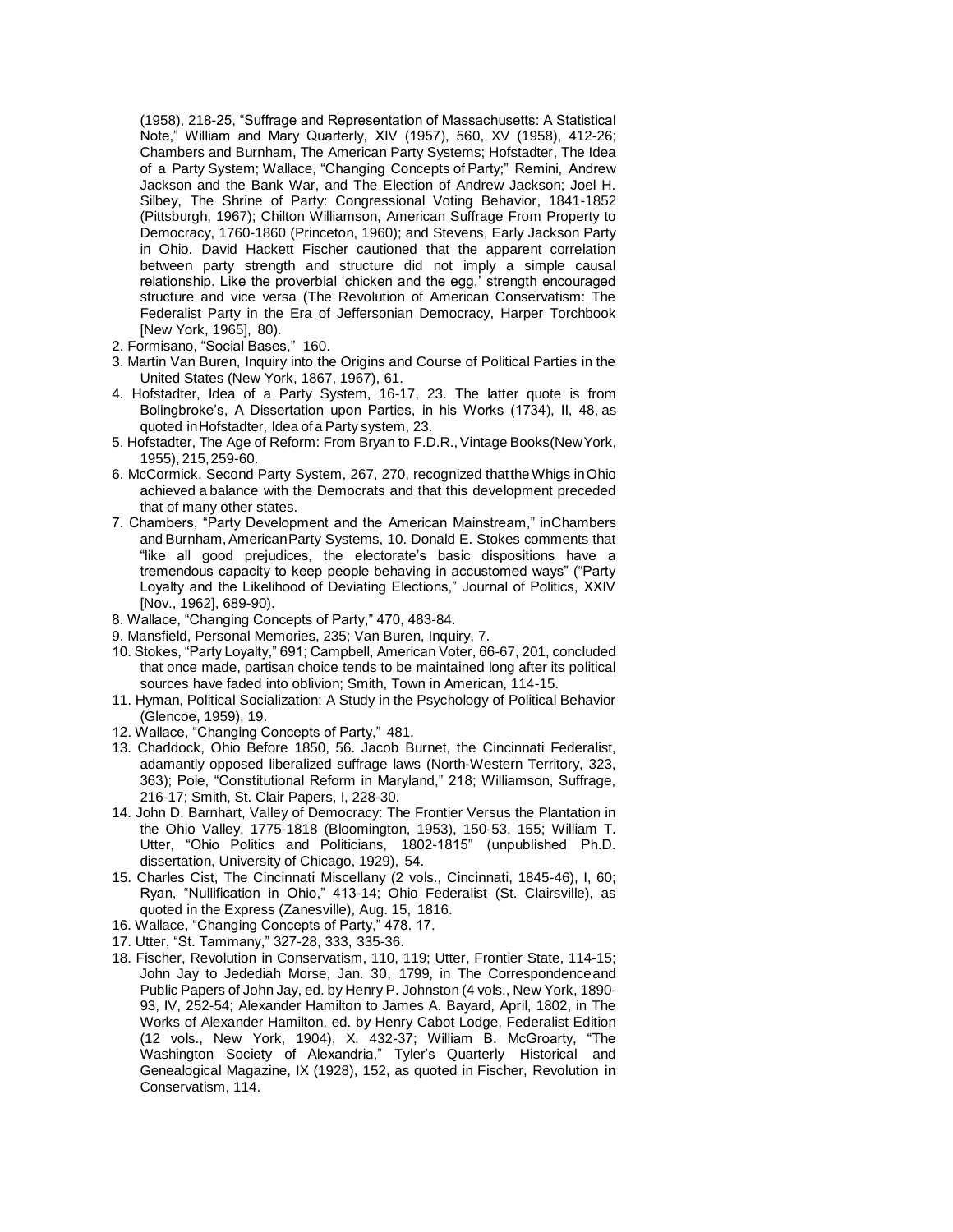- 19. Fischer, Revolution in Conservatism, 151, 169; Mt. Hope Eagle (Bristol, R.I.), Feb. 21, 1807, as quoted in Fisher, Revolution in Conservatism, 181.
- 20. Charles s. Sydnor, "The One-Party Period of American History," American Historical Review, LI (April, 1846), 439-51, is the best treatment of party structure in this period. Hofstadter, Idea of a Party System, treats the continuity of anti-partyism as a basic American attitude from 1780 to 1840.
- 21. Utter, Frontier State, and McCormick, Second American Party System, were the most authoritative; Laws of Ohio, XVII, 45-46; XVIII, 46-60, 94-100; XXII, 29-32. The reforms covered fraud, polling procedures, election dates, qualifications of presidential electors, construction of ballot boxes, duties of election officials, how to break ties, penalties for bribery, and penalties for taking advantage of illiterate voters; Reemelin, "Reminiscences of Moses Dawson," Cincinnati Commerical, Dec. 6, 1869.
- 22. Niles Register, May 3, 1823, Oct. 21, 1820, Mar. 30, 1822.
- 23. Estwich Evans, "A Pedestrian Tour…1818," in Thwaites, Early Western Travels, VIII, 282-83.
- 24. Liberty Hall, Dec. 2, Aug. 26, 1823.
- 25. McCormick, Second American Party System; Stevens, Early Jackson Party; Eugene H. Roseboom, "Ohio in the Presidential Election of 1824," Ohio Archaeological and Historical Quarterly, XXVI (1917), 153-224; Homer J. Webster, "History of the Democratic Party Organization in the Northwest, 1824-1840," Ohio Archaeological and Historical Quarterly, XXIV (1915), 1- 120; McCormick, Second American Party System, 263, should be compared to the maps presented by Roseboom, "Election of 1824" and Davis, "Whig Party in Ohio."
- 26. Reemelin, "Reminiscences of Moses Dawson," Cincinnati Commercial, Dec. 13, 1869.
- 27. Ibid., Dec. 18, 1869; Webster, "Democratic Organization," 13-15; National Republican, Sept. 13, 1825.
- 28. Farrell,"Cincinnati intheEarlyJackson Era," 205. Cincinnati Gazette, Sept. 13, 1827, noted the suspected connection between Jackson and local committees and stated that the Administrationhad no party ticket. See the same paper, Oct. 7, 1827, for an editorial against the practice of joining national and local politics. Ostrogorski's critique can be found in his Democracy and the Organization of Political Parties, II, 33-34, 41-42, 54, 278-79, 288-89. James s. Chase, "Jacksonian Democracy and theRiseoftheNominating Convention," Mid-America, XLV (Oct., 1963), 245, 247-48, offers the view that the convention was an undemocratic contrivance; Western Cornet (Xenia), Oct. 19, 1827.
- 29. Ohio State Bulletin (Columbus), Aug. 12, 26, 1829; Webster, "Democratic Organization" 27-28; National Republican, May 27, July 8, Aug. 26, 1828; Liberty Hall, Aug. 21, 1828;Farrell, "Cincinnati in the Early Jackson Era," 173- 76; McCormick, Second American Party System, 13, passim. One should also be aware of Robert E. Shalhope's critique of the McCormick thesis which stressed the distinctive qualities of the two parties rather than their organizationalsimilarities("Jacksonian Politics in Missouri: A Comment on the McCormick Thesis," Civil War History, XV [Sept., 1969], 210-25).
- 30. The competitiveness index follows McCormick, "New Perspectives," note 18, p. 299.
- 31. Cole, Northern Evangelists, 151; Whittlesey to Joshua R. Giddings, July 21, 1828, Giddings MSS, as quoted in Stewart, Giddings, 19-20. In 1832, the National Republican Party in Ohio withdrew its gubernatorial nominee in favor of the Antimasonic candidate. The Antimasons adopted the National Republican slate of presidential electors the same year (Niles Register, Oct. 10, 1832).
- 32. Kraditor, Means and Ends, 25-26; Wayland, Limitations of Human Responsibility (Boston, 1838), 188; Bushnell, Politics Under the Law of God (Hartford, 1844), 11-12.
- 33. Formisano credits the Antimasons in Michigan with the precedents in party regularity ("Social Bases, <sup>11</sup> 173).
- 34. Reemelin, "Reminiscences of Moses Dawson," Cincinnati Commerical, Jan. 3, 1870; Webster, "Democratic Organization," 36-37.